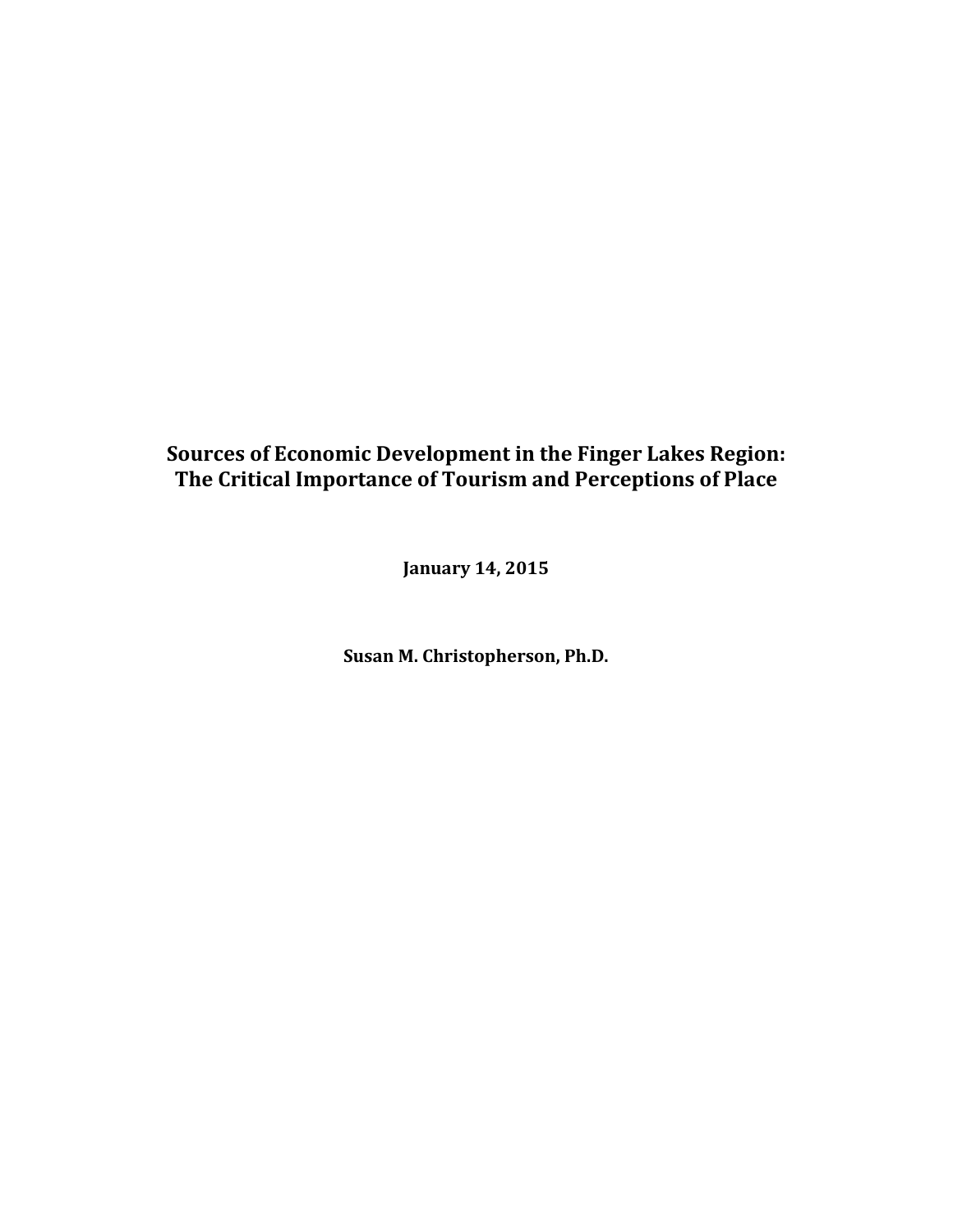## **1. Introduction**

The proposal of Finger Lakes LPG Storage, LLC to build a new liquid petroleum gas (LPG) storage and transportation facility (Project) in the Town of Reading, New York, raises concerns about how increased industrialization of the western shore of Seneca Lake will affect economic development around the lake and in the wider Finger Lakes region.<sup>1</sup> In this report, I address that question by exploring the socio-economic context of the Project, with special attention to the branding of the region as a destination for tourism. I draw on 28 years of economic development research and analysis as a Professor of City and Regional Planning at Cornell University.<sup>2</sup> My assessment is based on review and analysis of:  $(1)$  academic research on the role of branding in tourism, particularly wine tourism; (2) reports on the economic impact of the Finger Lakes wine, vineyard, and tourism industries; (3) Quarterly Census of Employment and Work (QCEW) data for 2000 and 2013, for four counties surrounding Seneca Lake (Ontario, Schuyler, Seneca, and Yates); (4) historical information on the region and counties from *The Encyclopedia of New York State*;(5) websites for marketing and economic development organizations for the Finger Lakes region; (6) websites and publications on the wine industry and international wine regions; (7) websites describing academic training and technical assistance to the Finger Lakes wine industry; and  $(8)$  interviews with experts on the wine industry in the region, business operators, and economic development officials.

That research reveals a conscious and successful effort to leave behind traditional agriculture and manufacturing, to develop one of the most important wine production regions in the US (Asimov, 2011; 2013; Helper, 2012), and to transform that region into a center for agri-tourism and recreation. Regional growth now is increasingly dependent on investment by wineries and by hundreds of small businesses that serve tourists, who come to the region to experience one of the major glacial lakes in North America and its wine country environment. The character of the community created by those businesses reflected in regional branding—in turn supports development of other industries with skilled workers, who demand a high quality of life. Because the industrialization of Seneca Lake is inconsistent with the community's vision and plans, I conclude that construction of the Project is likely to damage the regional brand and therefore may have a significant adverse impact on economic development around the lake and in the wider Finger Lakes region.

## 2. The Regional Economic Development Trajectory

!!!!!!!!!!!!!!!!!!!!!!!!!!!!!!!!!!!!!!!!!!!!!!!!!!!!!!!

In this section, I summarize what is known about the direction of the vineyard, winery, and related tourism industries in the Finger Lakes economy and describe the value of these interrelated industries to the regional economy and to its economic development potential.

<sup>&</sup>lt;sup>1</sup> The facility would be based on a 576-acre site in Schuyler County, NY, located in the town of Reading, about 2.5 miles north of the village of Watkins Glen. Surface facilities would extend uphill to the west, with compressors, brine ponds, bullet tanks, a flare, and distribution and transportation operations on the western side of Seneca Lake.

 $2$  My abbreviated curriculum vitae for 2000 to the present is attached as Appendix B to this report.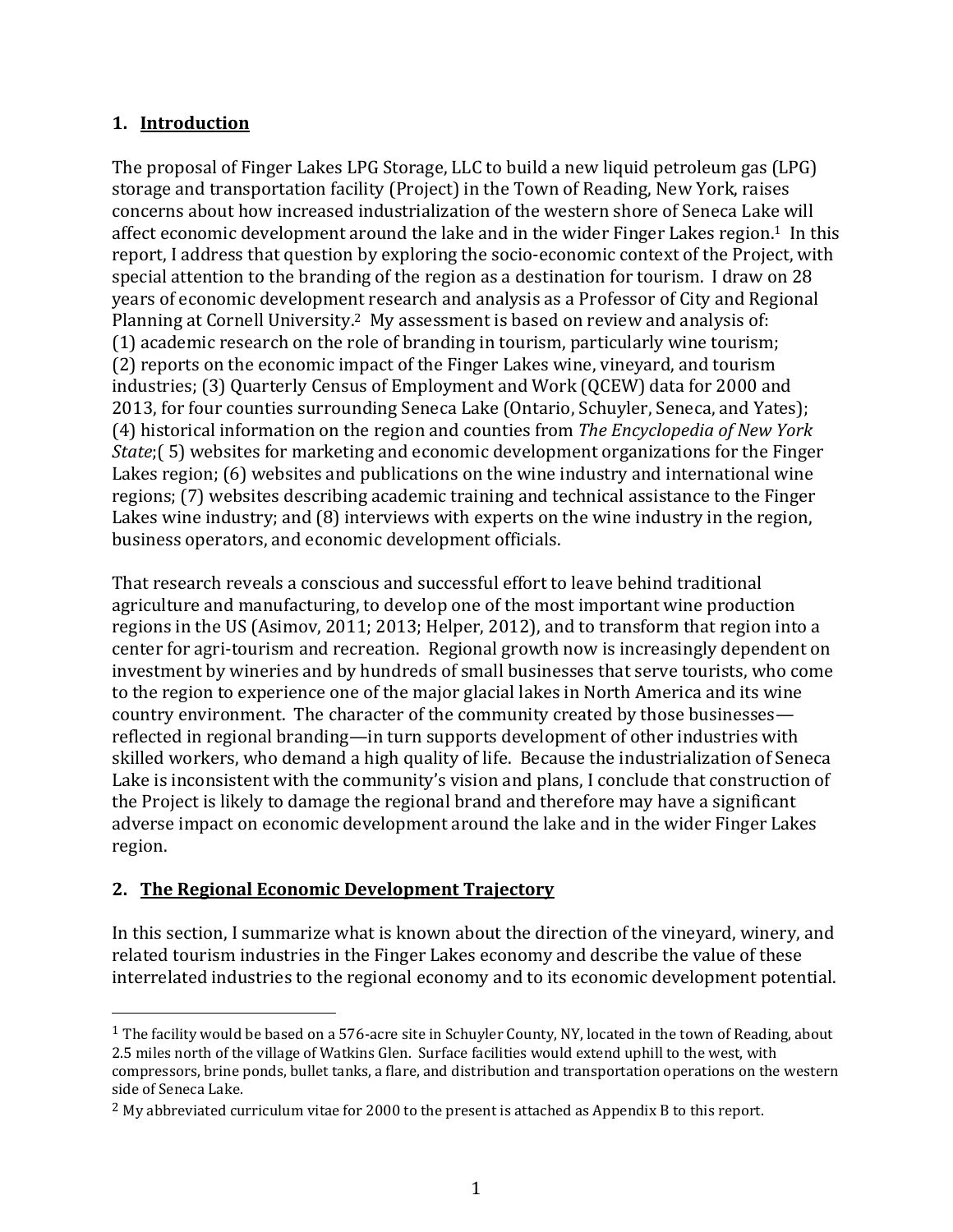These industries have grown significantly in the counties surrounding Seneca Lake and in the broader Finger Lakes region since 2000, expanding employment and business activity even during the long, recent recession. The vineyards and wineries represent long-term investments in land and wine-making facilities. As they have expanded, they have supported additional employment growth in retail, food services and accommodations, construction, and other beverage manufacturing industries. This regional industry cluster arguably is poised to reach new heights, as evidenced by national hotel chain investment in Geneva and Watkins Glen and the prospect of international investment in new wineries. Despite all these positive signs, the continued growth of these interrelated industries, and of the regional economy, is dependent on maintaining a regional brand that emphasizes scenic beauty and lake-based leisure. Damage to the regional brand from the risks posed by the Project is likely to have a significant adverse effect on the growth trajectory in the region.

Since the 1980s, one set of industries in the Finger Lakes region, including the four counties surrounding Seneca Lake, has come to define the regional economy. These interrelated industries include: (1) specialized agriculture, particularly wine grape vineyards; (2) the wine-making industry, including tasting rooms and an expanding array of firms serving the vineyards and wineries; and (3) tourism businesses associated with the vineyards, wineries, and other lake-based leisure activities. The growth of these industries reflects the transformation of the Finger Lakes region and Seneca Lake counties from economies based largely on manufacturing to economies based on tourism, services, and specialized agriculture.

Although vineyards, wineries, and tourism have been growing in the region since the 1980s, they have become leading industries in Finger Lakes region and in the counties surrounding Seneca Lake since 2000. At that time, the State of New York and Finger Lakes counties, as well as numerous regional private sector organizations, began to make significant investments designed to alter the industrial composition of the region and the regional "brand." The goals of this aggressive campaign have been three-fold: (1) to build an internationally recognized wine production region; (2) to attract tourists to this new "Finger Lakes wine country;" and (3) to use the appeal of an area of scenic beauty and abundant leisure activities to attract business investment and high-skilled workers (Tarleton and Robertson, 2014; White and Wynne, 2014). Location experts analyzing how quality of place affects corporate and labor decisions have recognized that: "In today's highly competitive environment for talent, a compelling quality of place—a community's attractiveness to existing and future residents and workers-is a competitive advantage" (Tarleton and Robertson, 2014).

The success of the economic development and re-branding efforts is evident from employment figures presented in Section 3 below, which demonstrate that, in Schuyler, Seneca, and Yates Counties, the field grain agricultural production and diversified manufacturing that characterized the local economy in the 1960s have been replaced by a combination of dairy farming, specialized agriculture (vineyards), and more recently, wineries and tourism (including accommodation and food services). Ontario County has a more diversified employment base, including knowledge-based employment related to the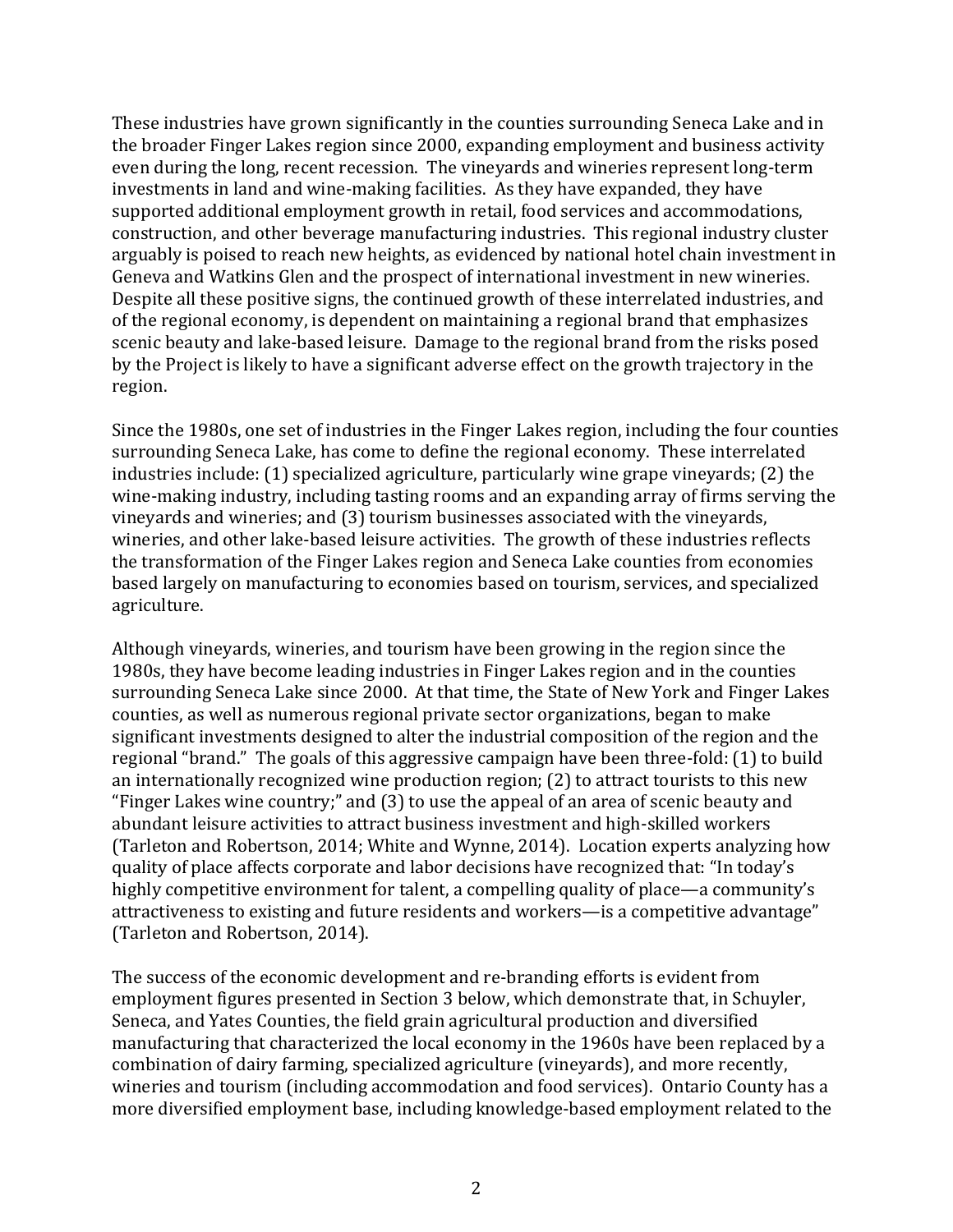photonics (laser optics and imaging) and other advanced technology industries (Eisenstadt, 2005), although the Seneca Lake counties generally have sought and attracted highly educated employees and entrepreneurs.

Both public officials and private sector leaders in these counties have marketed the entire region to a skilled workforce and year-round visitors, as a place offering scenic vistas, lakebased leisure activities, and the experience of small town life. That conscious decision on the part of policy makers and the business community to promote industries that can take advantage of the region's natural beauty, abundance of recreational options, and high quality of life has been expressed at the regional and county level. The mission statement of the Finger Lakes Regional Economic Development Council (REDC) provides:

> The Finger Lakes region will accelerate its transformation to a diverse, knowledge-based economy by building on strengths that include renewable natural resources, a talented and highly educated workforce, a historic commitment to innovation and philanthropy, leadership as the state's top agricultural region ... enhancing the region's quality of life to attract and retain business and our citizens.

(http://regionalcouncils.ny.gov/content/finger-lakes). Similarly, the Schuyler County Countywide Comprehensive Plan (Schuyler Cnty. CWP) recognizes the increasingly important role of tourism and investment by small businesses:

> The region's thriving tourism industry continues to be a strong economic driver for the County, towns and villages. Visitors come to our villages to indulge in the small-town atmosphere while enjoying the quality goods and services we offer. The visitor experience can be further enhanced with efforts to retain and attract local, niche businesses to the commercial cores of our villages.

(Schuyler Cnty. CWP (2014), http://www.schuylercounty.us/DocumentCenter/View/2215, p. 118). For more detail, on private and public investment, see Appendix A.

The investments made by private businesses in the region have represented long-term commitments and a model for building an economically sustainable regional economy. After all, as a report prepared for the New York State Empire Development Corporation notes:

> By their very nature, wine and grapes are long-term investments and long-term employers: newly planted vineyards need four years to produce a harvest. Another year to three years are needed to turn those grapes into wine. Not only are these long-term investments but they are inherently tied to "place." Unlike manufacturing or service enterprises, New York vineyards, once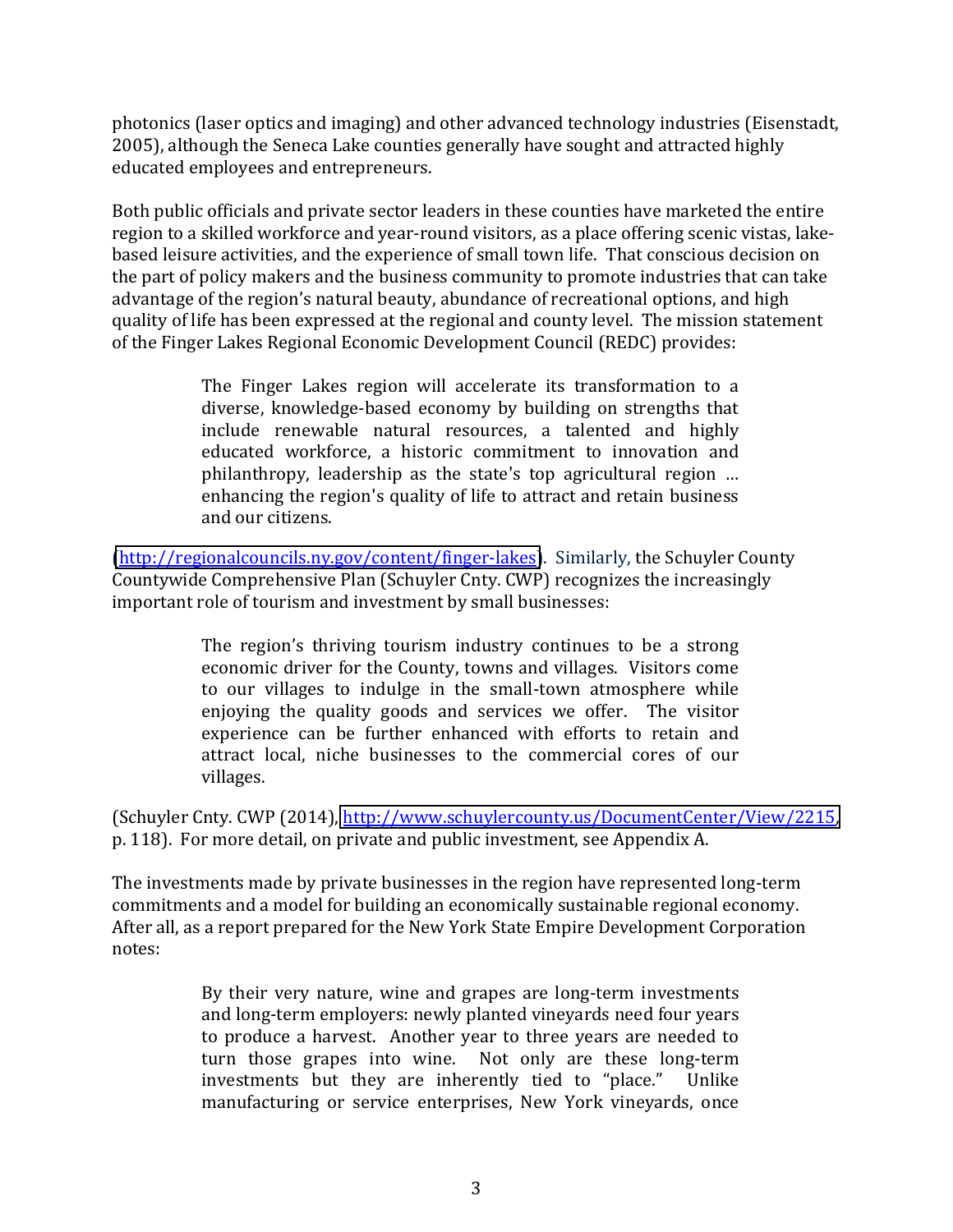planted, cannot simply get up and move to another state which might offer a better business climate or tax incentives.... New York wine is about New York.

(MRK, 2005: 1). The state-level branding illustrated in the quoted passage in turn has supported rapid local and regional economic growth.

The Stonebridge (2014) study of the economic impact of the wine and grape industry in  $\Gamma$ New York provides information on the recent expansion of the winery industry. Since 2008, the number of wineries in New York has increased from 240 to 320, and the number of winery satellite stores has grown from 27 to 52. Much of this increase has occurred in the Finger Lakes region.

The Northern Grapes (Tuck and Gartner, 2013) analysis states that growth in New York wineries is expected to continue. Of the wineries they interviewed, 70 percent indicated that they intended to expand their vineyards. In addition, recent indications of interest from international investors in the development of wineries in the Finger Lakes suggest that property values and tax revenues will be increasing in the region (Dawson, 2014).

Though it still exists in some places in the region, heavy industry is less and less part of the vision for the region's future. The proposed butane and propane storage at the Reading site is at odds with the direction of the contemporary regional economy and potentially threatens its continued successful development. The creeping industrialization up the west side of Seneca Lake—from salt manufacturing, to natural gas storage, and potentially to LPG storage—endangers the hard-fought-for brand (for world-class wines in a world-class natural environment) that is central to the region's economic development future.

### **3. Wine Production in the Finger Lakes Region and around Seneca Lake**

According to the state-supported New York Wine and Grape Foundation [\(http://www.newyorkwines.org](http://www.newyorkwines.org/)), there are 133 wineries and tasting rooms in the Finger Lakes region, with approximately 40 located on Seneca Lake. Of these wineries, 35 collaborate as part of the Seneca Lake Wine Trail [\(http://www.senecalakewine.com\)](http://www.senecalakewine.com/), a non-profit organization formed in 1986. The counties surrounding Seneca Lake constitute one of the two major concentrations of the wine industry in New York State, with 113 wineries in Ontario, Seneca, Schuyler, and Yates Counties. The wineries in these four counties account for 35 percent of the total (320) wineries and tasting rooms in New York State. The 40 wineries located on Seneca Lake represent 12.5 percent of the total wineries in the state.

The Finger Lakes region is among the top wine-producing regions in the US. The new, more specialized high-end wines have been built on an older base of growers and acreage that supplied Taylor Wine Company, Constellation, and Hermann Wiemer Vineyard. Indeed, the cultivation of grapes and production of wine dates back as far as the  $17<sup>th</sup>$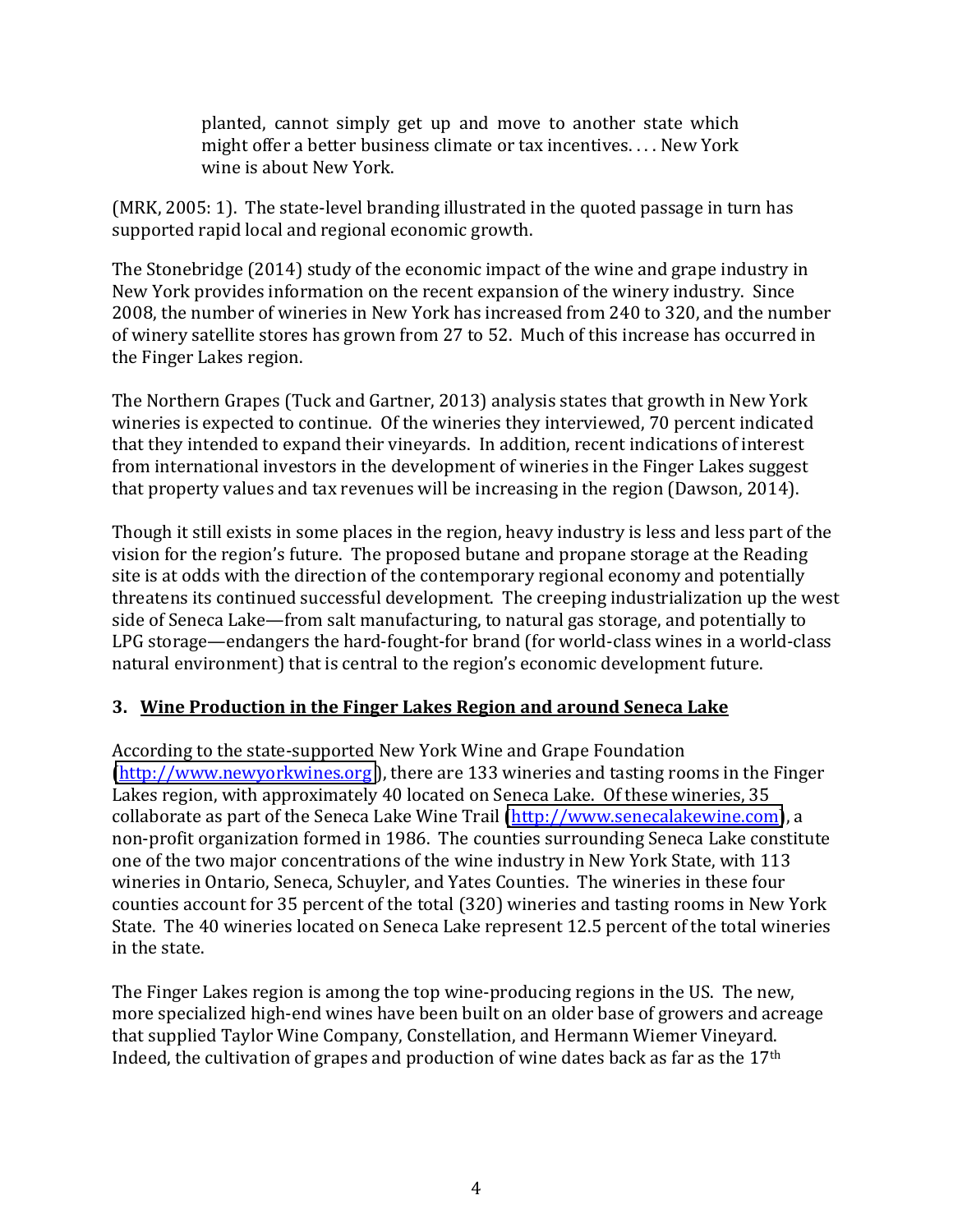century.<sup>3</sup> The attraction of the region for vintners is its unusual, favorable 'microclimates' for growing cold-sensitive grapes.

Many US states with cold climates produce cold-hardy grape varieties. New York is able to grow a wider range of grape varieties, however, because of the microclimates adjacent to Seneca Lake. One area on the eastern side of the Lake is referred to as the "banana belt" because of its warmer winter temperatures, produced by warm breezes across the deep lake, which because of its depth does not freeze in the winter.

The Finger Lakes wineries are now considered the primary producers of Riesling wines in the US (Asimov, 2013; Patterson, 2003). According to a wine expert writing in the early 2000s: "[T]he New World's best Rieslings, hands down, come from the Finger Lakes region of upstate  $New York$   $-$  in my book, the only ones that give the Germans a run for their money" (Patterson, 2003).

The Finger Lakes region's specialization in cold-sensitive grapes, the increasing popularity of Riesling in the US, and the award-winning caliber of the wines have been stimulating interest from international investors and producing a reputation as an international center for wine production. In 2014, New York State was named "Wine Region of the Year" by *Wine Enthusiast* magazine for its wine, restaurants and tourism opportunities (http://www.winemag.com/Web-2014/Announcing-Wine-Enthusiasts-2014-Wine-Star-Award-Winners/index.php/slide/Wine-Region-of-the-Year/cparticle/3). Seneca Lake wineries are at the heart of this region, in quantity of wine produced as well as in quality, and they have received many awards for their wines (http://www.senecalakewine.com/seneca-lake/winery-awards.html).

Since 2000, the Seneca Lake wineries have been characterized by two types of wine production:

- A large number of small and very small wineries, selling directly to consumers and some restaurants and retailers, primarily in their local regions. These wineries tend to produce a large variety of table wines, from Vitis vinifera, hybrids and native grapes. These wineries tend to be visitor-driven, at times called "destination" wineries."
- A small number of small wineries producing primarily Vitis vinifera grapes. While direct sales are also critical to these wineries, some will have national third-party distributors for as much as 30-50 percent of their sales.

## **4.** The Key Role of Tourism in Economic Development of the Finger Lakes Region

Tourism is central to the growth of the Finger Lakes wine region. According to a study of wine production in cold climate states (Tuck and Gartner, 2014), New York wineries are

!!!!!!!!!!!!!!!!!!!!!!!!!!!!!!!!!!!!!!!!!!!!!!!!!!!!!!!

<sup>&</sup>lt;sup>3</sup> For more detail, see Section 2.4 of the Community Character Analysis prepared by Harvey Flad, Ph.D., for this proceeding.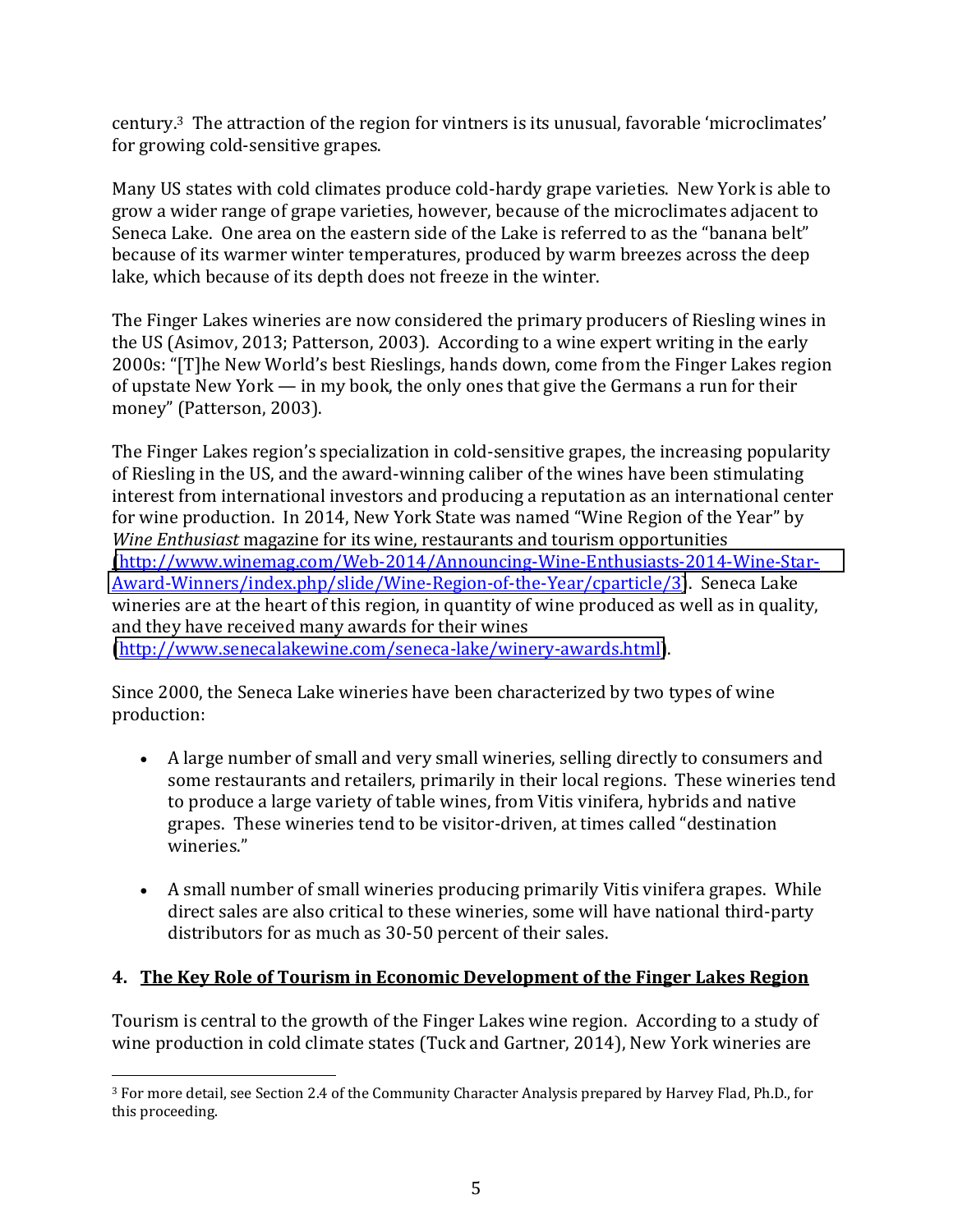more likely to operate a tasting room than wineries in other states producing cold-sensitive grapes. According to Miguel Gómez, the Ruth and William Morgan Assistant Professor in the Charles H. Dyson School of Applied Economics and Management at Cornell University, and an expert on the New York wine industry: "On average, nearly 60 percent of New York wine sales occur during visits to tasting rooms. ... For this reason, they play a strategic role in the overall business and marketing strategies of New York state wineries" (Garris, 2014). The tasting rooms draw in tourists already in the region for other leisure activities as well as new tourists interested particularly in wine-making or who are wine enthusiasts.

The Finger Lakes wineries have worked to expand tourism in New York, and the wineries in turn depend on a flow of tourists to sustain their businesses. According to one analysis of the economic impact of the wine and grape industry:

> New York wineries and their satellite facilities received more than 5.29 million visits in 2012, spending more than  $$401$  million, compared with 4.98 million visitors spending \$376 million in 2008—and 4.14 million wine related tourists in 2004, generating \$312 million in tourism related spending. Tourism is an important facet of the local economy, impacting several different industries, from wineries to hotels and restaurants, retailing and transportation. Winery tourism contributes over 6,400 jobs to the state, for a total of more than \$213 million in wages, compared with 6,000 jobs in 2008 and about 5,000 in 2004.

(Stonebridge, 2014: 7).

Another indicator of the importance of tourism to the regional economy is growth in hotel occupancy taxes in the small cities in the region. In addition to Bed and Breakfast establishments serving visitors to the region, major hotel chains have begun to make investments in cities such as Watkins Glen and Geneva. Between 2010 and 2013, occupancy taxes in Geneva hotels grew from \$178,000 to \$198,000. A total of \$203,000 is anticipated for 2014. These taxes frequently are used to support tourism activities, such as community festivals, and marketing. They are re-invested to increase visitor knowledge of the region's attractions.<sup>4</sup>

Also attesting to the importance of tourism to regional economic development is the presence of multiple marketing organizations, supported by the wineries. These organizations include the Cayuga Lake Wine Trail; the Seneca Lake Wine Trail; the Finger Lakes Wine Alliance; and Finger Lakes Wine Country. The wineries' goal is to establish the Finger Lakes as one of the nation's primary wine production and tourism regions. The wine and tourism industries are also supported by county-level tourism promotion agencies. All of these organizations and agencies promote a consistent brand for the region, focused on wineries and tourism in a scenic lakeside leisure setting.

<sup>!!!!!!!!!!!!!!!!!!!!!!!!!!!!!!!!!!!!!!!!!!!!!!!!!!!!!!!</sup> <sup>4</sup> Interview: Sage Gerling, Director of the Office of Neighborhood Initiatives, Geneva, NY, January 6, 2015.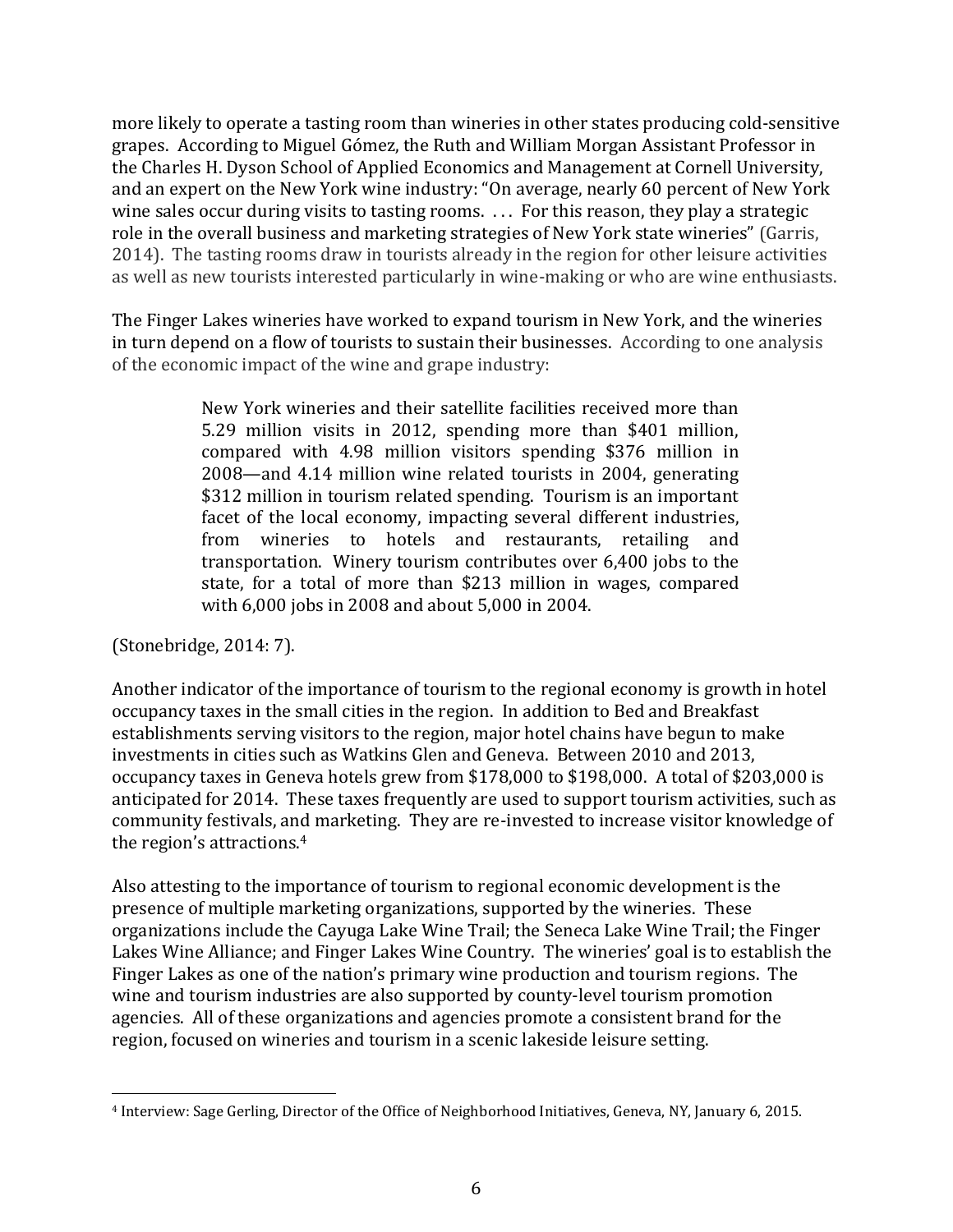Tourism is a particularly important industry in Schuyler County, which hosts more than 1.5 million visitors a year. This is an extraordinary number of visitors for a county that ranks as the second smallest county in New York State and whose resident population numbers under 19,000 residents. The 2013 annual report of the Schuyler County Partnership for Economic Development describes numerous projects supportive of tourism: main street redevelopment, improvement of signage, community gateway development, and Marina development for Seneca-Lake-based leisure activities (Schuyler County Partnership for Economic Development, 2013). The County's Hazard Mitigation Plan states: "Because Schuyler County's economy relies heavily on tourism and agriculture, numerous efforts are underway to preserve the county's scenic rural character and productive agricultural sector" (Schuyler County Emergency Services, 2008: 5). The Project moves the county in the opposite direction, potentially under-cutting both public and private sector investments in re-branding the region.

## **5. The Critical Role of Branding to Tourism and Regional Economic Development**

The growth and expansion of the Finger Lakes economy and of its inter-related wine and tourism industries is deeply dependent on potential visitors' perception of the region. Visitors, in fact, substantially sustain the emerging high-value wine industry.

The US Travel Association (USTA) highlighted the Finger Lakes region in an undated case study of how tourism promotion can also promote the broader economic development objectives of a region and a state. Developing a region's travel-related assets serves the dual purpose of attracting both more visitors and more businesses—a win-win proposition for a local economy. The USTA notes that more than one fifth (22 percent) of corporate executives surveyed in 2013 cited "quality of life concerns" as the primary reason for relocating a facility, ahead of factors such as healthcare costs (19 percent), infrastructure (17 percent) and labor availability (17 percent).

Likewise, *Forbes* magazine includes cultural and recreational opportunities among other critical factors, such as job and income growth, when ranking its "Best Places for Business" and Careers." Not surprisingly, young professionals in particular favor locations offering diverse activities such as outdoor recreation, arts, and cultural attractions, when deciding where to start their careers

(http://www.forbes.com/sites/kurtbadenhausen/2014/07/23/best-places-for-business-2014-behind-the-numbers/).

My own research into workforce development in the Southern Tier (Christopherson et al., 2007) reinforced this finding. Our interviews and focus groups identified four key factors in attracting high- and mid-level skilled workers to the Southern Tier:

- Previous experience with the area. The mostly likely candidates to take jobs had family connections in Upstate New York or had attended school in the Upstate area. Many of our focus group participants had undergraduate or graduate degrees from an Upstate University.
- The quality of life. Our interviewees identified the "sense of community," outdoor sports (hunting, fishing, hiking, running, golf), and short commute times to work as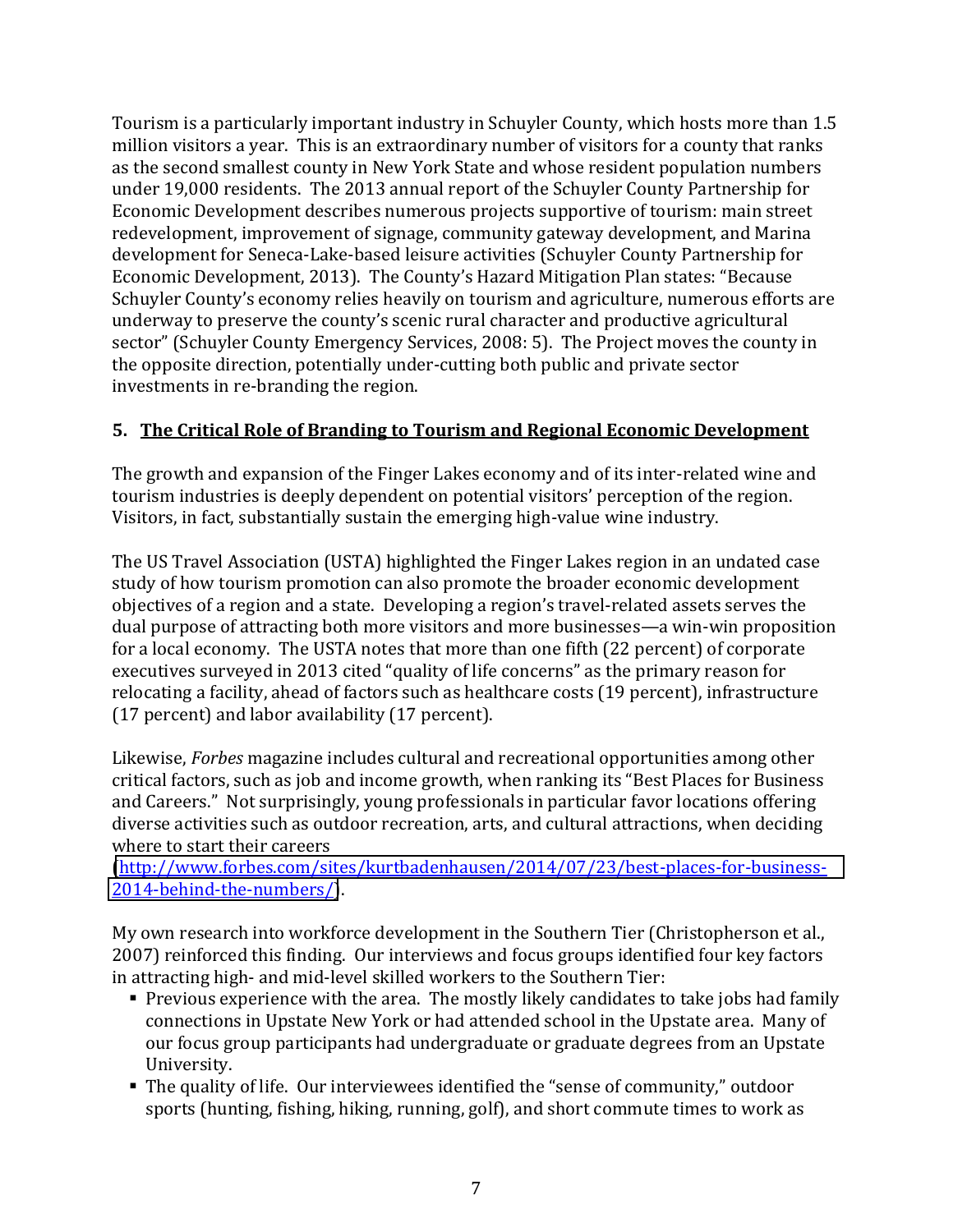significant advantages.

- The quality of schools and educational opportunities at every level, from primary school through college.
- The quality and range of cultural opportunities, which was noted as exceptional for a region of this population size.

Overall, the evidence indicates that investments in regional tourism facilities, businesses, and amenities will also pay off by attracting businesses and workers looking for a high quality of life. By contrast, the construction of facilities that reduce the attractiveness of the area are likely to impair the potential for regional economic development.

### **6.** The Impact of the Vineyard, Winery and Tourism Industries on Employment and **Taxes in the Finger Lakes and the Four Counties Surrounding Seneca Lake**

The tourism and wine and grape industries are contributing substantially to the regional and state economy. Outside of the New York City, Long Island and Hudson Valley Corridor, the Finger Lakes region is the major regional contributor to traveler spending in the State of New York, with five percent of total spending. Finger Lakes traveler spending is equal to that in the Hudson Valley (Oxford Tourism Economics, 2012:24). Tourism in the Finger Lakes counties is a \$2.8 billion industry supporting approximately 58,000 jobs (ibid.: 31). Tourism contributed almost \$200 million in local taxes and \$152 million in state taxes (ibid.: 32). Among all the Finger Lakes counties, Schuyler County, where the LPG facility is proposed, is the most dependent on tourism employment, with 12.4 percent of total employment sustained by visitors (ibid.: 41).

Several studies of the economic impact of the wine and grape industries in New York have been conducted since 2005. These studies examine the New York State those industries from different perspectives—some, for example, include the broader grape growing industry, rather than focusing only on wine grapes. Although they use different methods and focus on different aspects of the interrelated industries, these economic analyses concur in showing dramatic growth in enterprises and employment across the grape production and winery industries in the region.

The most extensive of the recent economic analyses, conducted for the New York Wine and Grape Foundation, pegs the economic impact of the entire wine and grape industry, including wineries, associated suppliers, and tourism at \$4.6 billion per year (Stonebridge, 2014). This study includes the broader table grape and grape juice industry and generally does not break out the winery industry, but the study's executive summary indicates important trends in the wine production and winery industries in New York:

> The last study reported on data for 2008, as the "Great Recession" was building. The increased impact reflects the growth since 2008 in both the volume and value of wine sold in New York. We have also succeeded in capturing more supplier sectors (such as warehousing, trucking, ports, marketing services, vineyard maintenance), and more tourism related expenditures—the latter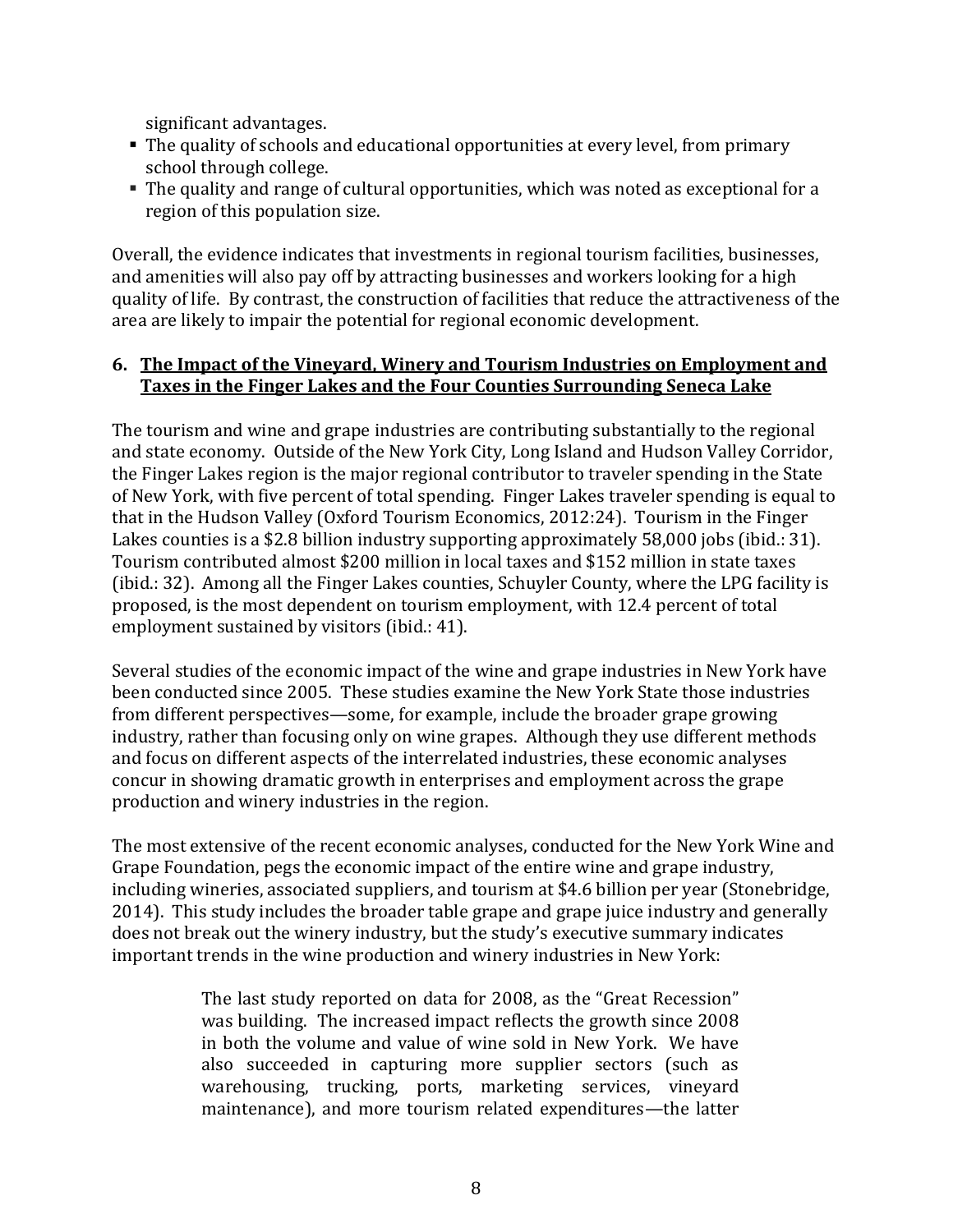based on state studies—and better information on sales and property taxes. Over this period, the industry has expanded investment in these sectors, and in infrastructure development and construction. New York wines also represent a larger share of the wines sold in New York State than was true in 2008, responding to the industry's persistent marketing efforts ....

(Stonebridge 2014). Stonebridge estimates that the 320 New York wineries employ the equivalent of 3,600 full time workers. Since 2008, the number of full time workers as well as the number of owner operators has grown significantly in response to increasing demand for direct services and sales. This growth is directly linked to increasing tourist expenditures in the wine regions, especially the Finger Lakes.

Looking at federal employment statistics for the four counties directly surrounding Seneca Lake (Seneca, Schuyler, Ontario, and Yates), the impact of the wine industries on the county economies is easily visible.<sup>5</sup> Using QCEW data it is possible to get an approximation of changes in employment in the Seneca Lake counties, though the available numbers are likely underestimated because they do not count self-employed workers. The analysis uses NAICS 72 (consisting of 721: Accommodations, and 722: Food Services and Drinking Places) as the generally-accepted surrogate to measure employment change in tourism, and NAICS 312 to measure employment change in Beverage Product Manufacturing (which includes the wine industry). For ease of reference below, I refer to "Accommodations and Food" and "Beverage Manufacturing."

In Schuyler County, total private sector employment grew 15 percent between 2000 and 2013. Although the real numbers are small, with 662 people employed in Accommodations and Food in 2013, this industry category grew by 47 percent in Schuyler since 2000. Beverage Manufacturing employment grew at an even faster pace, by 125 percent, attesting to the role of winery employment in a county where other types of employment have not shown rapid growth.

In Seneca County, private sector employment grew by 7.5 percent between 2000 and 2013. After declining in the early to mid-2000s, employment numbers have begun to rise, and employment in the Accommodation and Food is now at 97 percent of its total number in 2000 (932 jobs). Employment in Beverage Manufacturing increased from 102 in 2000 to 420 in 2013, an increase of 312%.

In Ontario County, one of the most prosperous counties in Upstate New York, private sector employment grew by 12 percent between 2000 and 2013. Beverage Manufacturing was not present in county employment figures until 2008, and in 2013 had reached 286 jobs. Accommodation and Food grew by 33 percent between 2000 and 2013.

!!!!!!!!!!!!!!!!!!!!!!!!!!!!!!!!!!!!!!!!!!!!!!!!!!!!!!!

<sup>&</sup>lt;sup>5</sup> This analysis uses data from QCEW, a federal-state cooperative program that collects employment and wage information for workers covered by State unemployment insurance laws, and for Federal workers covered by the Unemployment Compensation for Federal Employees program. The data are made available by the U.S. Bureau of Labor Statistics.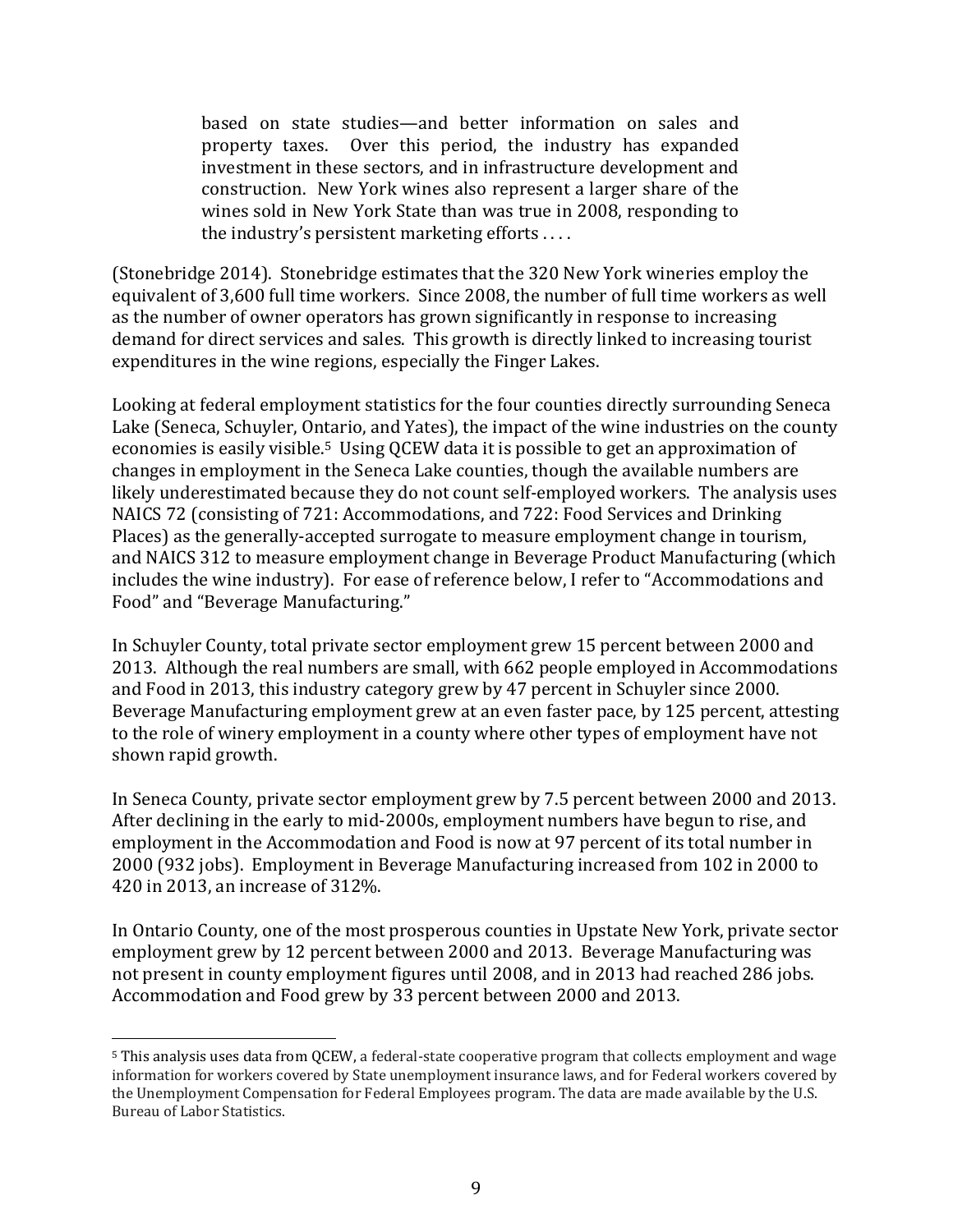In Yates County, private employment has increased 18 percent during the 2000 to 2013 period. Employment in Accommodation and Food rose by 21 percent. Employment in Beverage Manufacturing rose 145 percent to 324 jobs in 2013.

As is shown in Figure 1, below, the winery and tourism industries are making a positive contribution to employment in these counties, in contrast with traditional manufacturing.



Much of this employment growth comes from expenditures by tourists, who visit the Finger Lakes and the Seneca Lake counties in response to the regional brand.

## **7. Conclusion**

Finger Lakes vineyard, winery, and tourism firms have made long-term investments in this region, but they must have a stable business environment to reach their full potential as contributors to a healthy and increasingly vibrant regional economy. That environment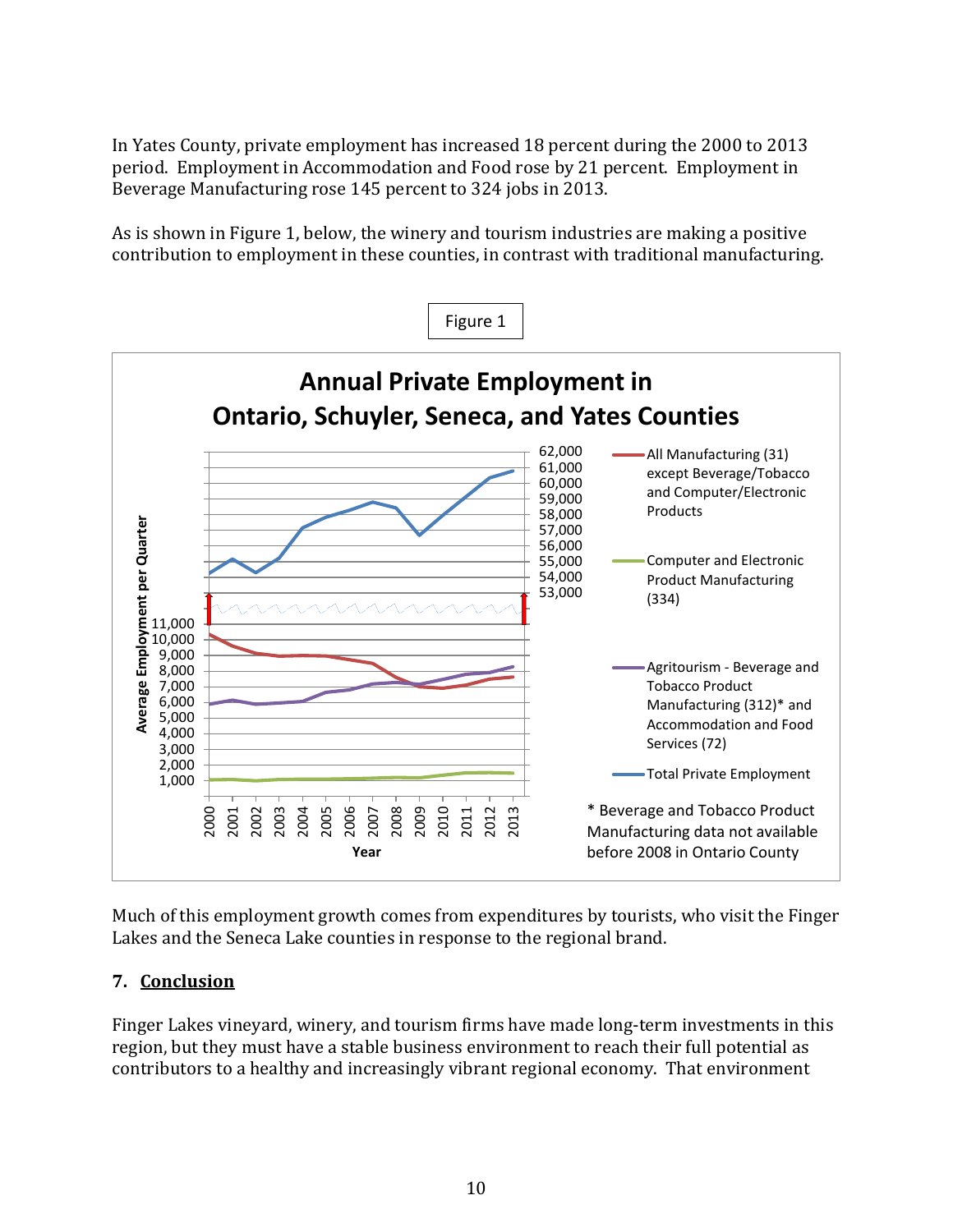depends on a continuous positive image for New York wine country, nationally and internationally.

The wineries have been leaders in branding the region as a tourist mecca. This is evident from a look at their website (http://www.senecalakewine.com/communities/activities[attractions.html\)](http://www.senecalakewine.com/communities/activities-attractions.html), which advertises a variety of regional attractions and services for tourists throughout the full year. Conversely, damage to the Wine Trail brand could impact a wide range of hotels, restaurants, and other businesses that directly or indirectly rely on regional wine tourism.

The Seneca Lake vineyards and wineries already face significant challenges, ranging from finding skilled labor to unpredictable weather. Particularly crucial is access to financial capital—to build tasting rooms, winery facilities, and vineyard operations. Access to that capital depends on a stable brand and low risks from contradictory uses of the Finger Lakes landscape.

Based on my experience conducting economic development research in New York, it is my opinion that construction and operation of an LPG storage facility on Seneca Lake will have significant unmitigated adverse impacts on the region's economic success. The prominent growth industries in the area—vineyards, wineries, and tourism—are heavily dependent on a regional "brand" that features a scenic landscape and specialized agriculture. That brand invokes a very specific picture of the Finger Lakes, and the continuing economic success of the region depends upon consistency of visitor perceptions with the image projected by the wineries. The incompatibility of the Project with the surrounding natural landscape and lake-based recreation tarnishes that image, and presents risks to the business prospects of many regional firms—including, but not restricted to, the 40 wineries along Seneca Lake. Even a minor industrial accident could do serious brand damage and dampen investment in New York wine country.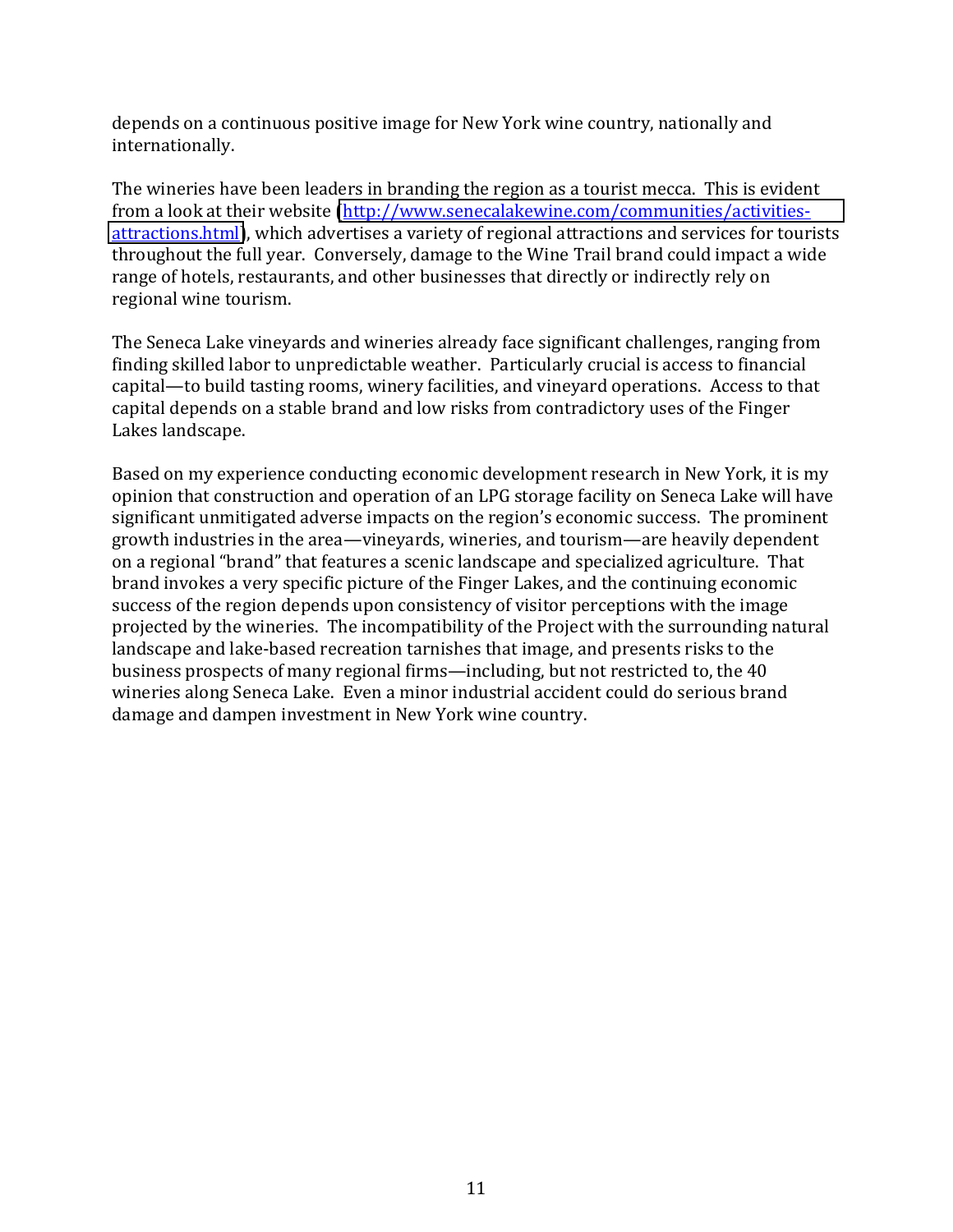## **References**

Asimov, E. 2013. "In the Finger Lakes, Devotion to Riesling Shows." New York Times, October 10. Available at: http://www.nytimes.com/2013/10/16/dining/reviews/in-thefinger-lakes-devotion-to-riesling-shows.html? $r=1&.$ Accessed December 8, 2014.

Asimov, E. 2011. "Deep Lakes, Icy Climate, Great Wines." New York Times, October 12. Available at: http://www.nytimes.com/2011/10/12/dining/from-the-finger-lakesseriously-good-wines.html?pagewanted=all. Accessed January 4, 2015.

Christopherson, Susan, W. Brown, L. Novakovic, and N. Rightor. 2007. *A Pilot Study of* Advanced Manufacturing in the Southern Tier. A report to the New York State Association of Counties, part of the NYSAC Workforce Intelligence Project to develop workforce strategies to grow business in New York's regions, sponsored by the New York State Department of Labor. Available from the authors.

Cornell University Cooperative Extension, Schuyler County. Finger Lakes Grape Program. Available at: http://schuyler.cce.cornell.edu/agriculture/finger-lakes-grape-program. Accessed January 4, 2015.

Dawson, Evan. 2014. "Consultant Winemaker Paul Hobbs, with Well-Known German Winemaker, Launches Finger Lakes Project." New York Cork Report (*newyorkcorkreport.com*), posted January 16. Available at: http://newyorkcorkreport.com/blog/2014/01/16/consultant-winemaker-paul-hobbswith-well-known-german-winemaker-launches-finger-lakes-project/. Accessed December 12, 2014.

Eisenstadt, P. (ed.) 2005. *The Encyclopedia of New York State.* Syracuse NY: Syracuse University Press.

Garris, Amanda. 2014. "Service is Key to Sales at Wineries." Cornell Chronicle, March 6. Available at: http://www.news.cornell.edu/stories/2014/03/service-key-sales-wineries. Accessed December 11, 2014.

Helper, C. 2012. "New York's Finger Lakes: The Next Great Wine Region in America?" The Atlantic, April 3. Available at: http://www.theatlantic.com/health/archive/2012/04/newyorks-finger-lakes-the-next-great-wine-region-in-america/255037/. Accessed January 4, 2015.

Johnson R, and J. Bruwer, 2007. "Regional brand image and perceived wine quality: the consumer perspective." International Journal of Wine Business Research, Volume 19, Issue 4, pp. 276-297. Available at:

[http://www.emeraldinsight.com/doi/abs/10.1108/17511060710837427.](http://www.emeraldinsight.com/doi/abs/10.1108/17511060710837427) Accessed January 11, 2015.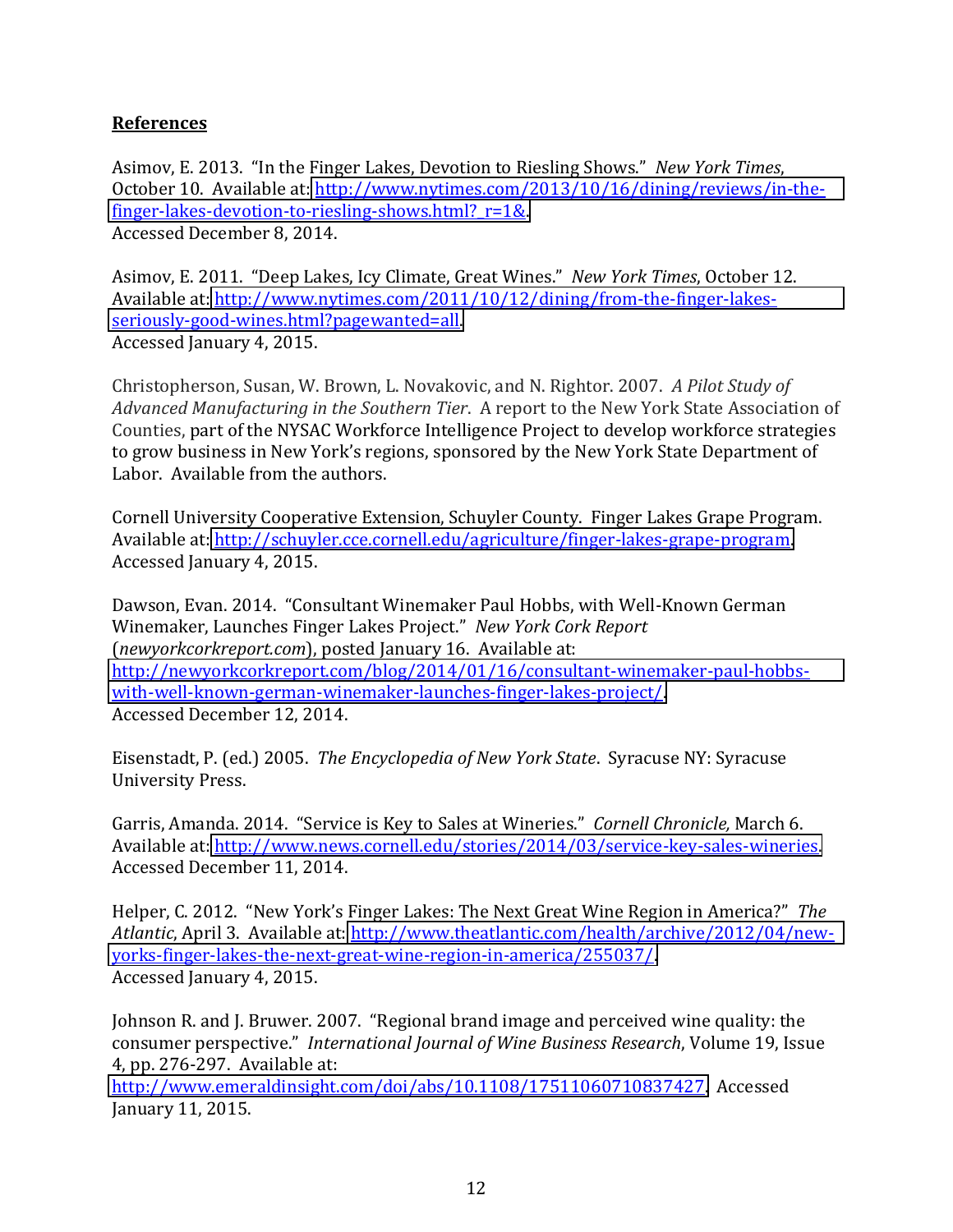Longwoods International. December 2012. *Finger Lakes Wine Country 2012 Benchmark Study, Final Report. Available at:* http://fingerlakeswinecountry.com/media/docs/Research Reports/FLWC2012 -LongwoodsFinalReport 12\_20\_2012.pdf. Accessed January 11, 2015.

MKF Research LLC. September 2005. The Economic Impact of Wine, Grapes and Grape Juice *Products in New York State: Preliminary Results. Funded by the Empire State Development* Corporation of New York State. Available at:

[http://www.newyorkwines.org/resources/aeab55e6d1464f569eb7cdc27dc62ba1.pdf.](http://www.newyorkwines.org/resources/aeab55e6d1464f569eb7cdc27dc62ba1.pdf) Accessed January 2, 2015.

MKF Research LLC. 2005. *Economic Impact of New York Grapes, Grape Juice and Wine 2005.* A study commissioned by the New York Wine & Grape Foundation with a grant from the Empire State Development Corporation of New York State. Available at: [http://www.newyorkwines.org/resources/1e2397ca92f7422da876d0c948ff45cf.pdf.](http://www.newyorkwines.org/resources/1e2397ca92f7422da876d0c948ff45cf.pdf) Accessed January 2, 2015.

Patterson, T. 2003. "Cool Refreshing Riesling." WineMaker Magazine (October/November). Available at: http://winemakermag.com/221-cool-refreshing-riesling. Accessed December 26, 2014.

Schuyler County Partnership for Economic Development. October 2013. *2013 Annual Report.* Available at: [http://www.scoped.biz/usr/2013%20Annual%20Report%20Final%20%282%29.pdf.](http://www.scoped.biz/usr/2013%20Annual%20Report%20Final%20%282%29.pdf) Accessed January 11, 2015.

Schuyler County Planning Department. May 2014. Schuyler County Countywide *Comprehensive Plan. Available at:* [http://www.schuylercounty.us/DocumentCenter/View/2215.](http://www.schuylercounty.us/DocumentCenter/View/2215) Accessed January 11, 2015.

Schuyler County Emergency Services. May 2008. Schuyler County Hazard Mitigation Plan. Available at: http://www.schuylercounty.us/DocumentCenter/View/1632. Accessed January 11, 2015.

Stonebridge Research Group. February 2014. *The Economic Impact of Grapes, Grape Juice* and Wine on the New York Economy, 2012. Prepared for the New York Wine and Grape Foundation. Available at:

[http://www.newyorkwines.org/Resources/2756ecc5412c45c48eb4ad54f24a50f2.pdf.](http://www.newyorkwines.org/Resources/2756ecc5412c45c48eb4ad54f24a50f2.pdf) Accessed December 11, 2014.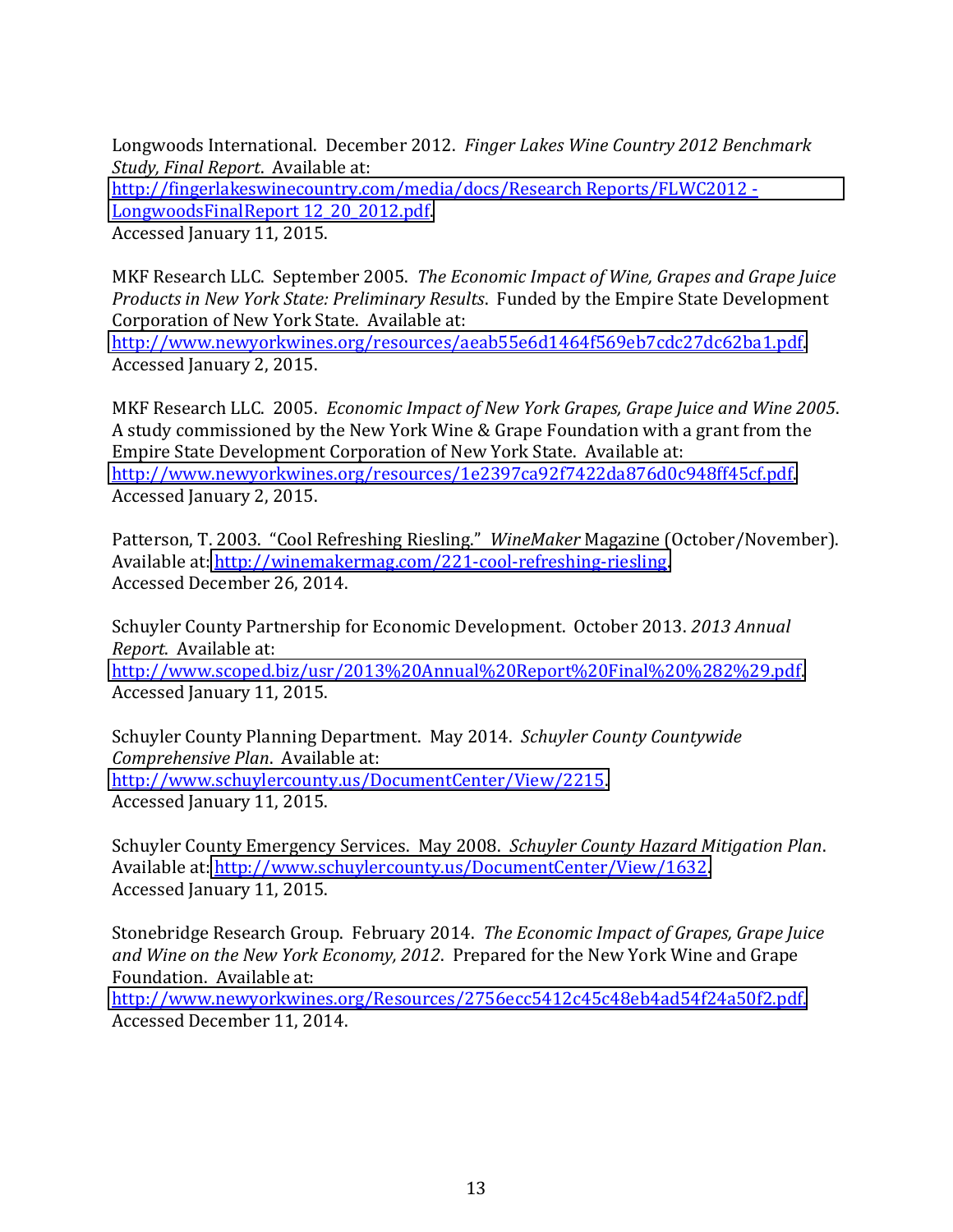Tourism Economics, an Oxford Economics Company. 2013. *The Economic Impact of Tourism in New York, 2012 Calendar Year, Finger Lakes Focus. Available at:* http://www.scribd.com/doc/153210838/NYS-Tourism-Impact-Finger-Lakes-v2. Accessed January 11, 2015.

Tuck, Brigid and William Gartner. December 2013. *Vineyards and Wineries in New York: a* status and economic contribution report with a focus on New York wine grapes. St. Paul, MN: University of Minnesota Extension Center for Community Vitality and the Department of Applied Economics, in partnership with the Northern Grapes Project. Available at: http://www.extension.umn.edu/community/economic-impactanalysis/reports/docs/2013-vineyards-NewYork-EIA.pdf Accessed January 2, 2015.

U.S. Travel Association. 2013. The Power of Travel Promotion: Spurring Growth, Creating *Jobs.* Available at:

[https://www.ustravel.org/sites/default/files/page/2009/09/e\\_Power\\_Travel\\_Promotion.](https://www.ustravel.org/sites/default/files/page/2009/09/e_Power_Travel_Promotion.pdf) [pdf.](https://www.ustravel.org/sites/default/files/page/2009/09/e_Power_Travel_Promotion.pdf)!

Accessed December 31, 2014.

Tarleton, M. and E. Robertson. 2014. "Quality of Place and its Role in Corporate Location Decisions." Area Development. Available at: http://www.areadevelopment.com/businessclimate/Q1-2014/quality-of-place-corporate-location-decision-22771111.shtml. Accessed January 5, 2015.

Tourism Branding: Communities in Action Liping A. Cai, William C. Gartner, and Ana María Munar (ed.) 2009. *Tourism Branding: Communities in Action (Bridging Tourism Theory and Practice, Volume 1). Emerald Group* Publishing Limited, pp.iii. Available at: http://www.emeraldinsight.com/doi/abs/10.1108/S2042-[1443%282009%290000001023.](http://www.emeraldinsight.com/doi/abs/10.1108/S2042-1443%282009%290000001023)! Accessed January 11, 2015.

White, D and D. Wynne. 2014. "The Regional Impact of Quality of Life on Entrepreneurial Decisions." Area Development. Available at: http://www.areadevelopment.com/businessclimate/Q2-2014/quality-of-life-impacts-entrepreneurial-decisions-28827151.shtml. Accessed January 5, 2015.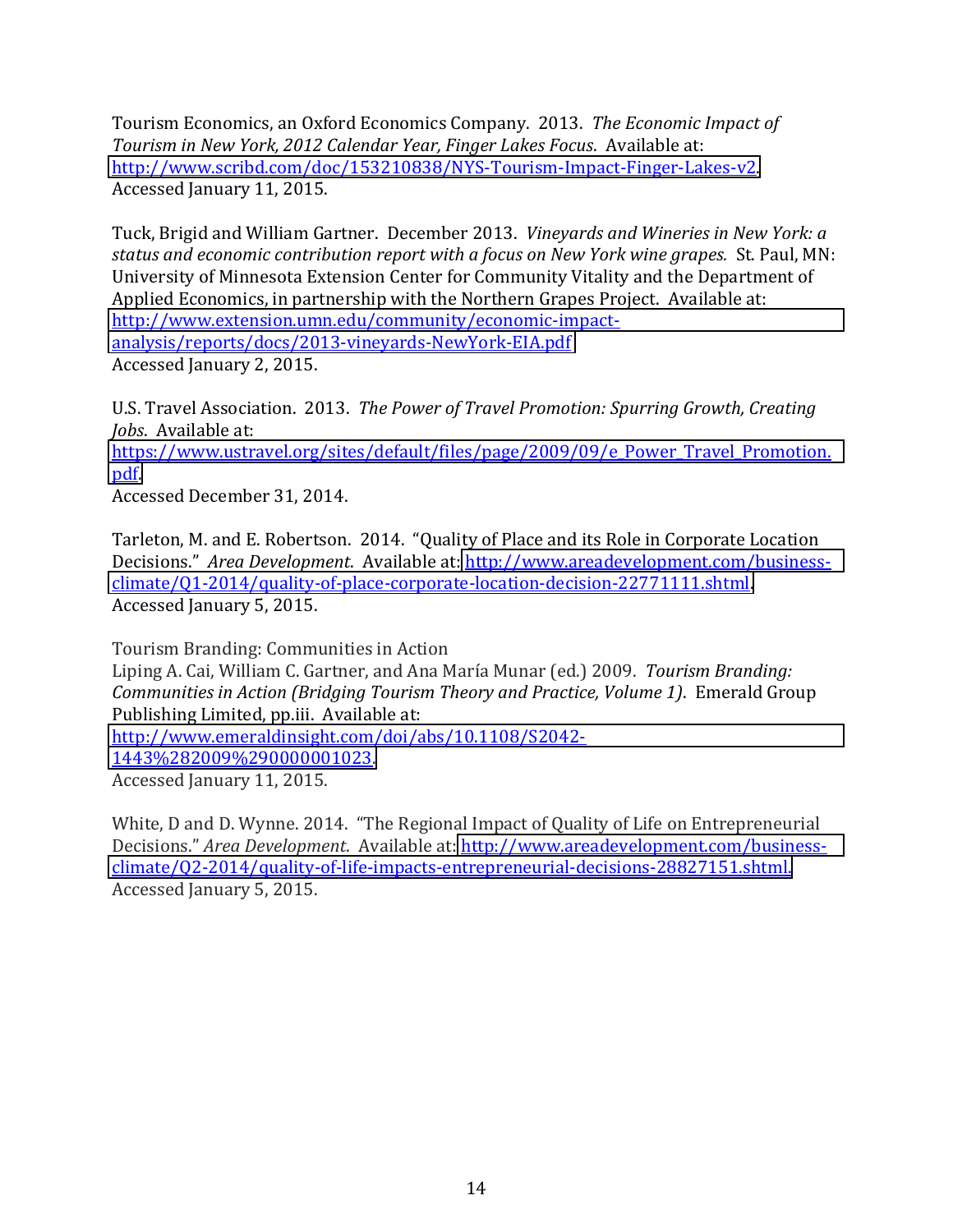# **Appendix A**

**Private and Public Investment in the Regional Industries**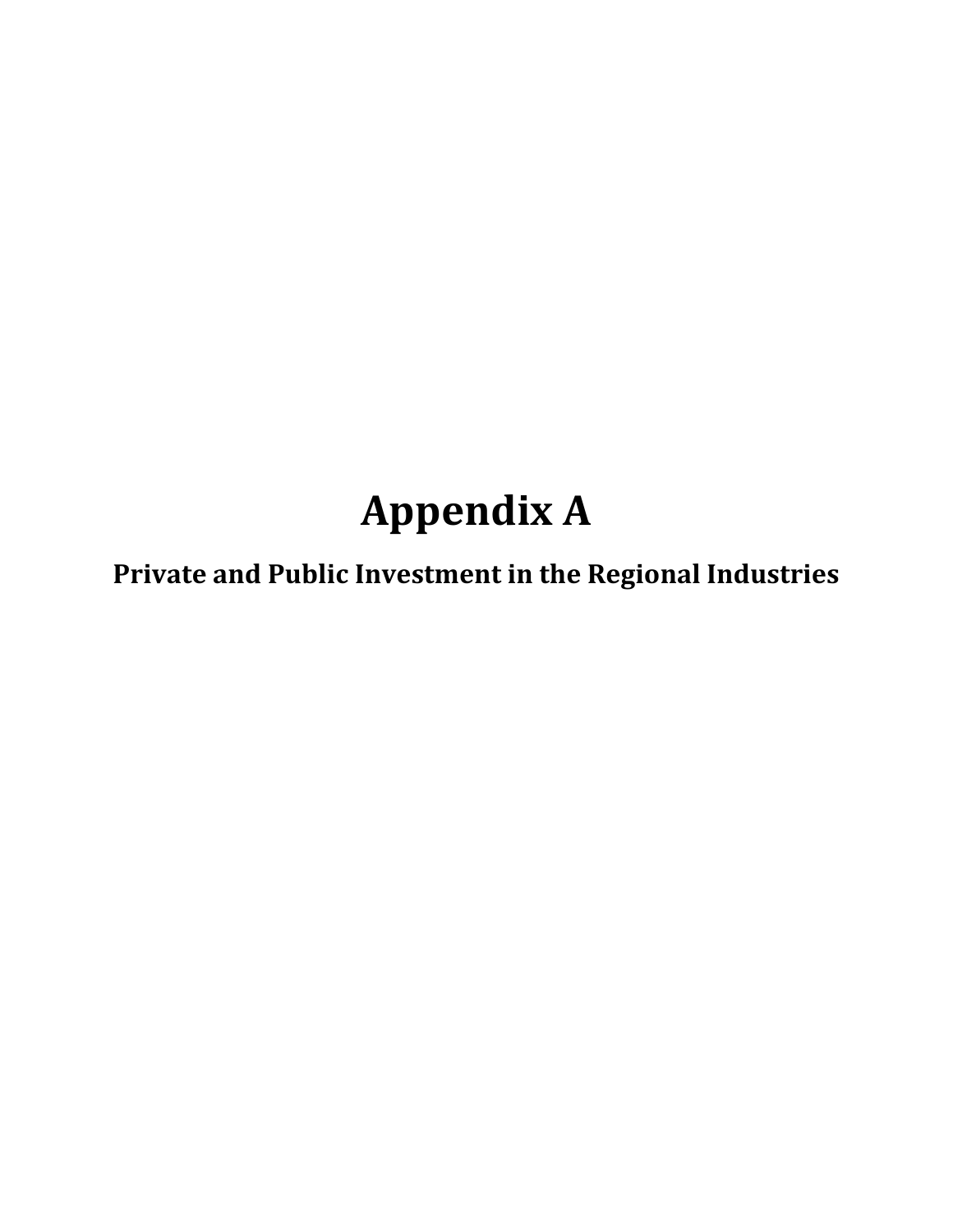## **Appendix A**

## **Private and Public Investment in the Regional Industries**

The development of the strong vineyard, winery and tourism industries in the Finger Lakes region has benefited from significant private and public investment. There has been significant private investment especially since 2000 in building and marketing these interrelated industries. The US Travel Association (2013) indicates that in 2000, the first vear of funding, the Finger Lakes Wine Country Marketing Association invested \$156,000 in media and marketing. The yearly budget in 2012 was 873,000 (U.S. Travel Association:  $16)$ 

New York State has taken an active role in supporting the development of the Finger Lakes wine industry. The most prominent example of this role is the Farm Winery Act of 1976, which enabled New York's grape producers to find a new, higher value market for their crops, as demand for traditional juice products and traditional Concord grape wines diminished. The Farm Winery Act enabled small wineries to sell their product directly to consumers, retailers and restaurants in the state.

Since the passage of the Farm Winery Act in the 1970s, the number of wineries in New York increased dramatically each decade (MFK, 2005). The 1980s saw an additional 69 wineries established in the state, more than doubling the number of established wineries. In the 1990s, 74 additional wineries were established in the state, and 30 were added in the early 2000s. This growth has been almost entirely in the development of "farm wineries."

Legislation to allow out-of-state shipping has also been significant in building the industry in New York. A 2004 survey found that 23 percent of the more than 4 million visitors to New York wineries in 2003 came from other states. The direct shipment legislation facilitated sales to these visitors and had a major impact on New York's small wineries.  $(MFK, 2005: 12)$ 

The New York Wine & Grape Foundation was created by State legislation in 1985, during an economic crisis in the grape and wine industry, as a private not-for-profit statewide trade organization to support the industry through promotion and research.

Along with the New York state legislature, Governor Andrew Cuomo has encouraged legislation, regulatory reform and promotion programs to support New York's and the Finger Lakes wine industry. A "One Stop Shop" office was formed to handle any and all questions from the industry about government policies and regulations. The State of New York has made significant efforts and investments to support the vineyard, winery, and associated tourism industries in New York State because of their economic development benefits.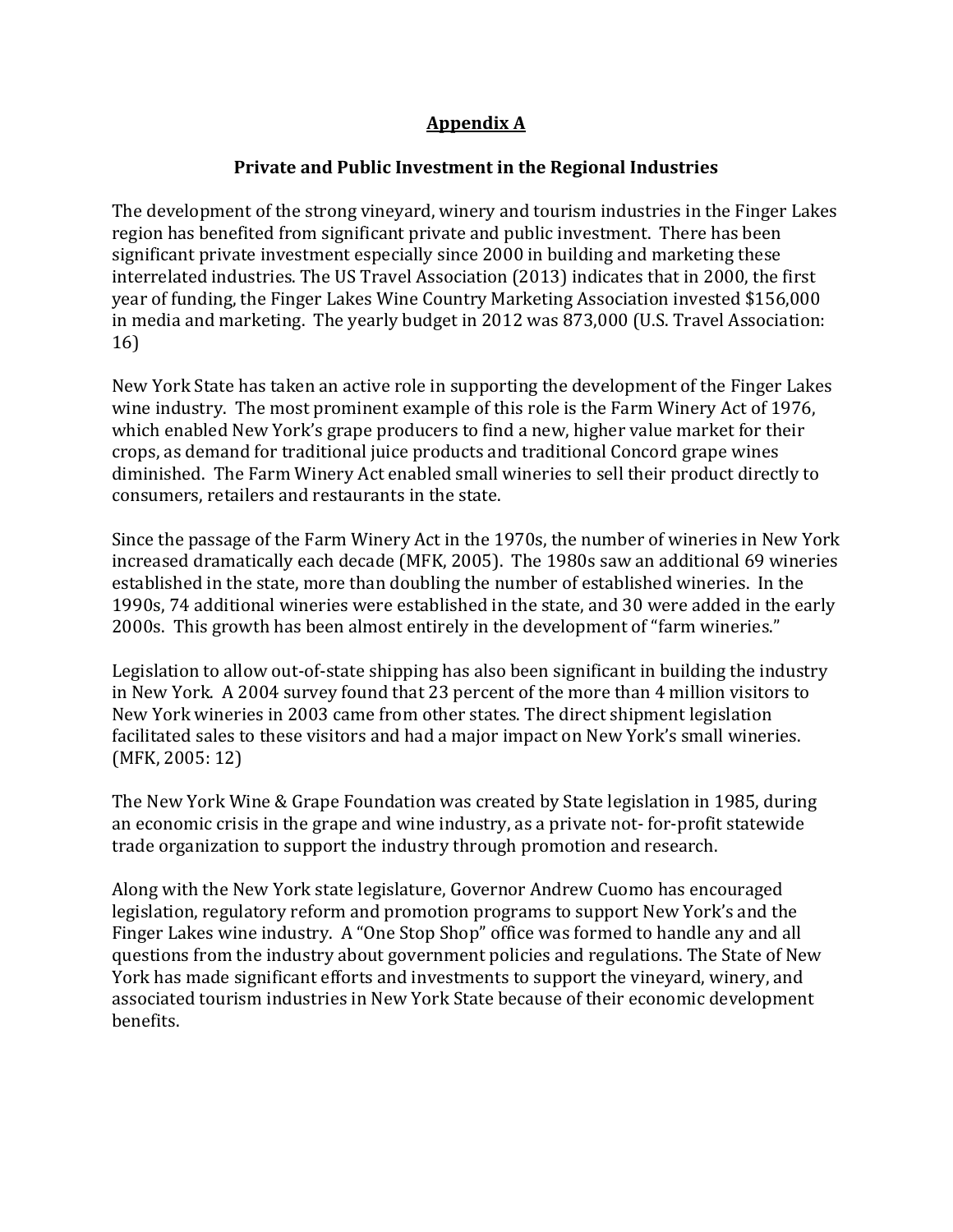## **Appendix B**

**Abbreviated Curriculum Vita of Susan M. Christopherson, Ph.D.**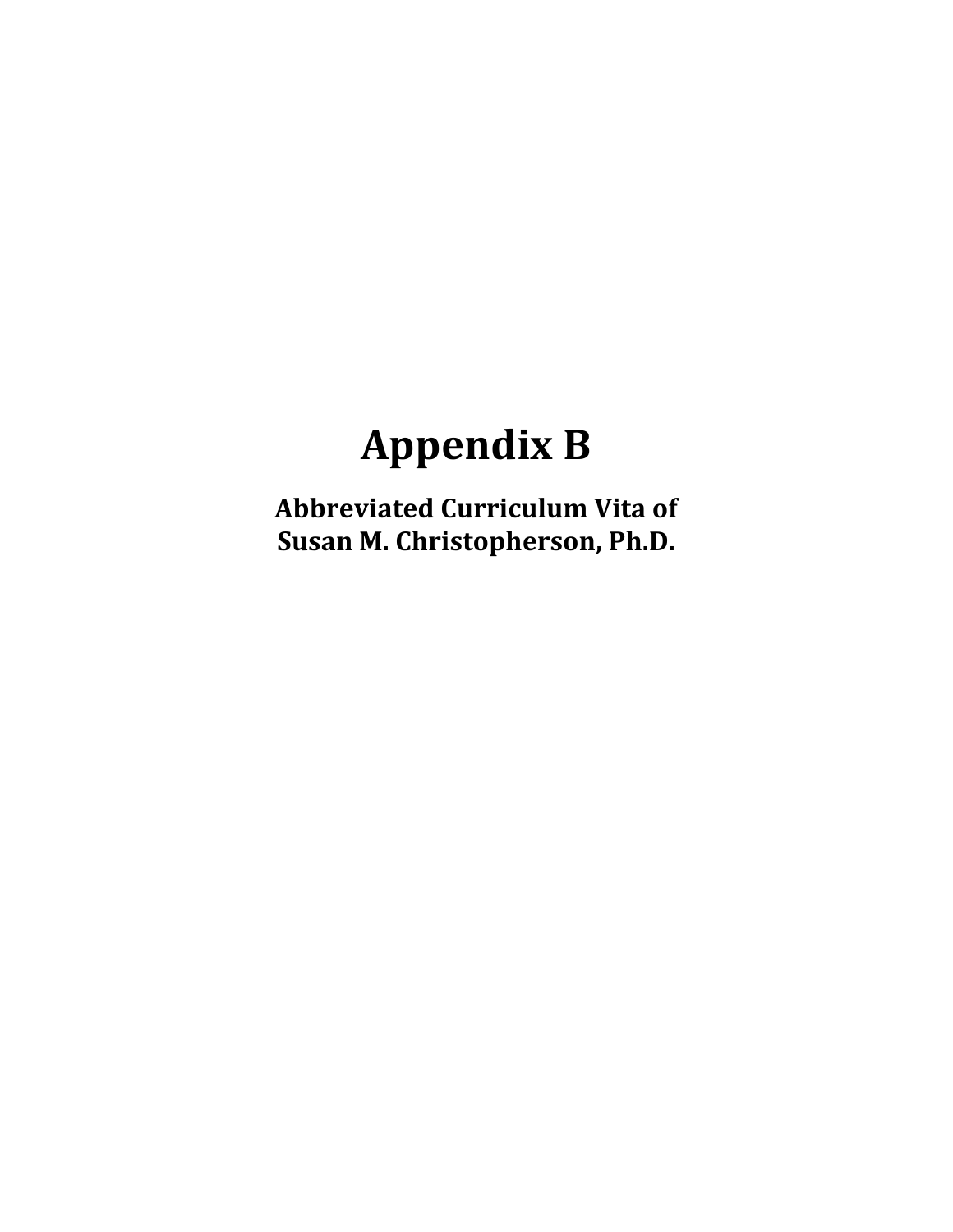## **Abbreviated Curriculum Vitae<sup>1</sup>**

**December 2014** 

#### **SUSAN M. CHRISTOPHERSON**

Professor and Chair, Department of City and Regional Planning Cornell University 106 West Sibley Hall Ithaca, New York 14850 Phone: 607-255-8772 Fax: 607-255-1971 Email: smc23@cornell.edu

Susan Christopherson is a Professor and current chair in the Department of City and Regional Planning at Cornell University. She is a geographer (Ph.D. UC Berkeley 1983) whose career has been based on a commitment to the integration of scholarly work and public engagement.

Her research interests are diverse, but focus on economic policy, especially its spatial dimensions. Much of her research is comparative and she has published a series of articles and a book on how different market governance regimes influence regional development. Since 2010, her funded research, publications, and public engagement have focused on the issue of energy transitions and the economic and social effects of shale gas and oil development.

Susan Christopherson's public engagement has spanned arenas from the local to the global. She has acted as a consultant to the Organization for Economic Cooperation and Development and to the United Nations Conference on Trade and Development as well as to national, state, and local governments in the US and Canada. She was recently a member of a US National Academy of Science committee on the identification and governance of shale gas development.

#### **EDUCATION**

| Ph.D. | University of California – Berkeley   | Geography     | 1983 |
|-------|---------------------------------------|---------------|------|
| B.A.  | University of Minnesota – Minneapolis | Urban Studies | 1972 |

#### **TEACHING**

Economic Geography; Urban Theory; Economic Development; Urban Sustainability and Energy Transitions.

#### **AWARDS and HONORS**

#### Writing Awards

 $\overline{\phantom{a}}$ 

Best Book Award, Regional Studies Association for *Remaking the Region, Labor, Power and Firm Strategies in the Knowledge Economy.* Awarded September 2009.

Three books in which I have articles have won book awards: Gray, L. and Seeber, R. (eds.) *Under the Stars: Essays on Labor Relations in Arts and Entertainment*, Ithaca, NY: Cornell University Press, 1995, which was recognized as a "Noteworthy Book in Industrial Relations and Labor Economics"; A. Pike (ed.) *Whither Regional Studies?* New York: Routledge, 2009, which was awarded the Best Book Award 2010 by the Regional Studies

 $<sup>1</sup>$  This abbreviated CV reports on my activities from 2000 forward. A complete CV documenting my career</sup> activities is available on request.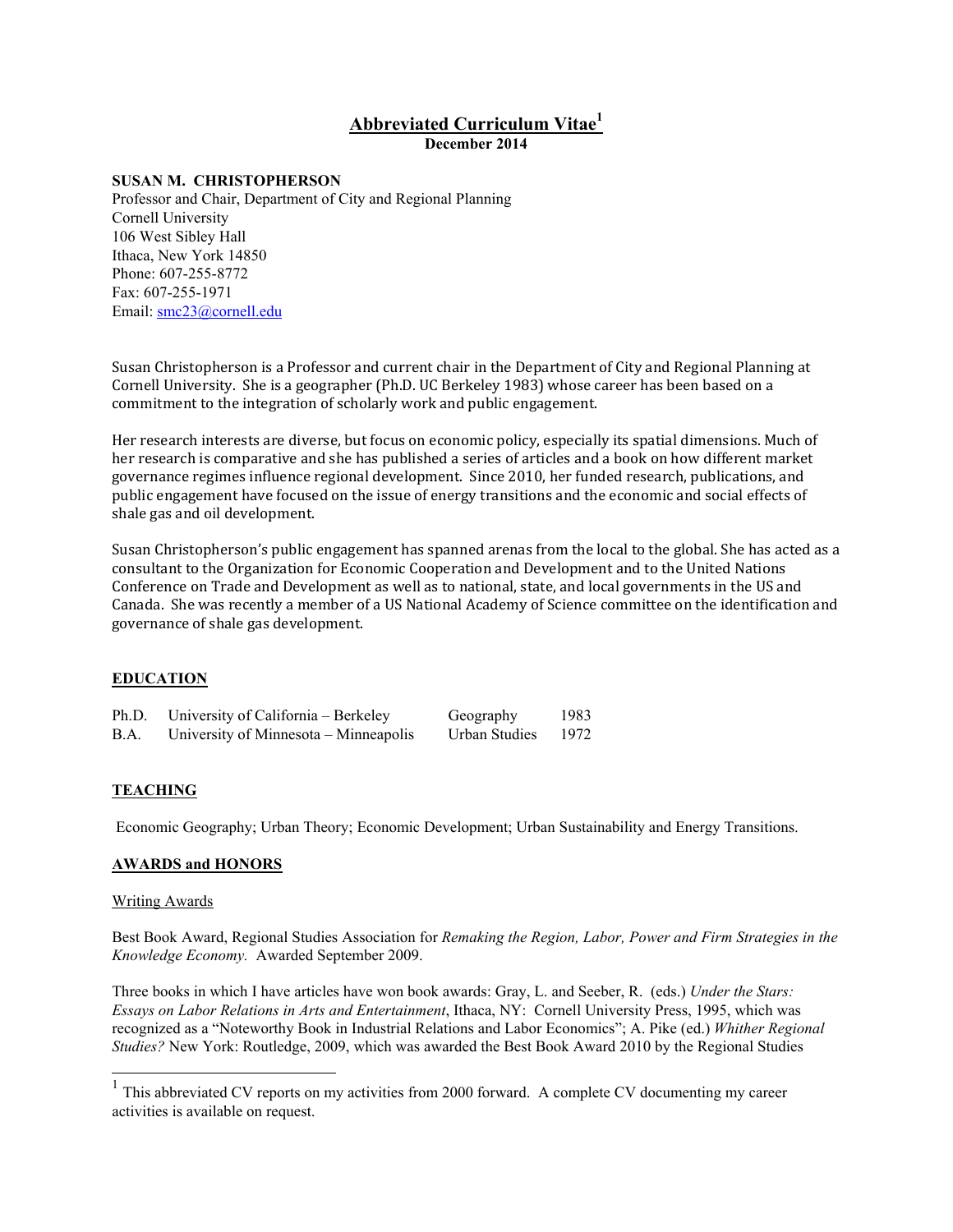Association and Mark Deuze (ed.) *Managing Media,* which was awarded the 2011 Pickard award for best book by the Association for Journalism and Media Education.

#### Professorships and Other Awards

Hallsworth Professorship, University of Manchester, Manchester England. Awarded in the Department of Geography. 2014-15. (Visit will take place in Spring 2015).

J. Thomas Clark Professorship for Entrepreneurship and Personal Enterprise, Cornell University 2006-2011

Cornell Institute for Social Sciences Research Team Award for a 3-year project on Persistent Poverty and Upward Mobility, 2008-2011

Queens University Distinguished Lectureship, November 20-25, 2009, Kingston, Ontario, Canada

Visiting Scholar, The Centre for Urban and Regional Development Studies at Newcastle University, Newcastle Upon Tyne, January, 2009

Bousfield Distinguished Visitor in Planning and Geography, University of Toronto (I gave a series of seminars and public lectures at the University of Toronto in September, 2007 and again in March, 2008.)

Cornell University, Community and Regional Development Institute Award for Faculty Contribution to Community and Economic Vitality, awarded November 2007

Visiting Fellow, St Catherine's College, Cambridge University Spring semester, 2007

Visiting Distinguished Fellow, School of Management, Kings College, London October 2004

#### **PUBLICATIONS**

#### **BOOKS**

I have a book contract with the Everett Parker series (devoted to books that intersect communications and the public interest), published jointly by Fordham University Press and Oxford University Press. The book, with a working title of *Lessons from the Search for Hollywood East* brings together and expands on my long-time work on the creative workforce in entertainment media and economic development policy. The book will be published in 2015.

*Remaking the Region: Power, Labor, and Firm Strategies in the Knowledge Economy* (with Jennifer Clark). New York: Routledge Press (Special Series on the New Economic Geography), 2007. Paperback edition, 2009.

#### **MONOGRAPHS**

*Net-Working: Patterns and Policies for the New Media Industry* (with Rosemary Batt, Danielle Van Jaarsveld and Ned Rightor) Washington: Economic Policy Institute, 2001.

*NEW YORK'S BIG PICTURE: Assessing New York's Role in Media Production* (with Lois Gray, Damone Richardson, Maria Figueroa, and Ned Rightor). The New York Film, Television, and Commercial Initiative and New York NY: School of Industrial and Labor Relations, Cornell University, 2006.

#### **ARTICLES FOR PUBLIC POLICY JOURNALS (Editor reviewed)**

"Frack or Bust: Shale Gas Extraction Brings Local Planning Challenges" 2012. in *Planning* (The Magazine of the American Planning Association) Vol. 78, No.4 (April) pp.8-13 (with Tom Knipe and David West).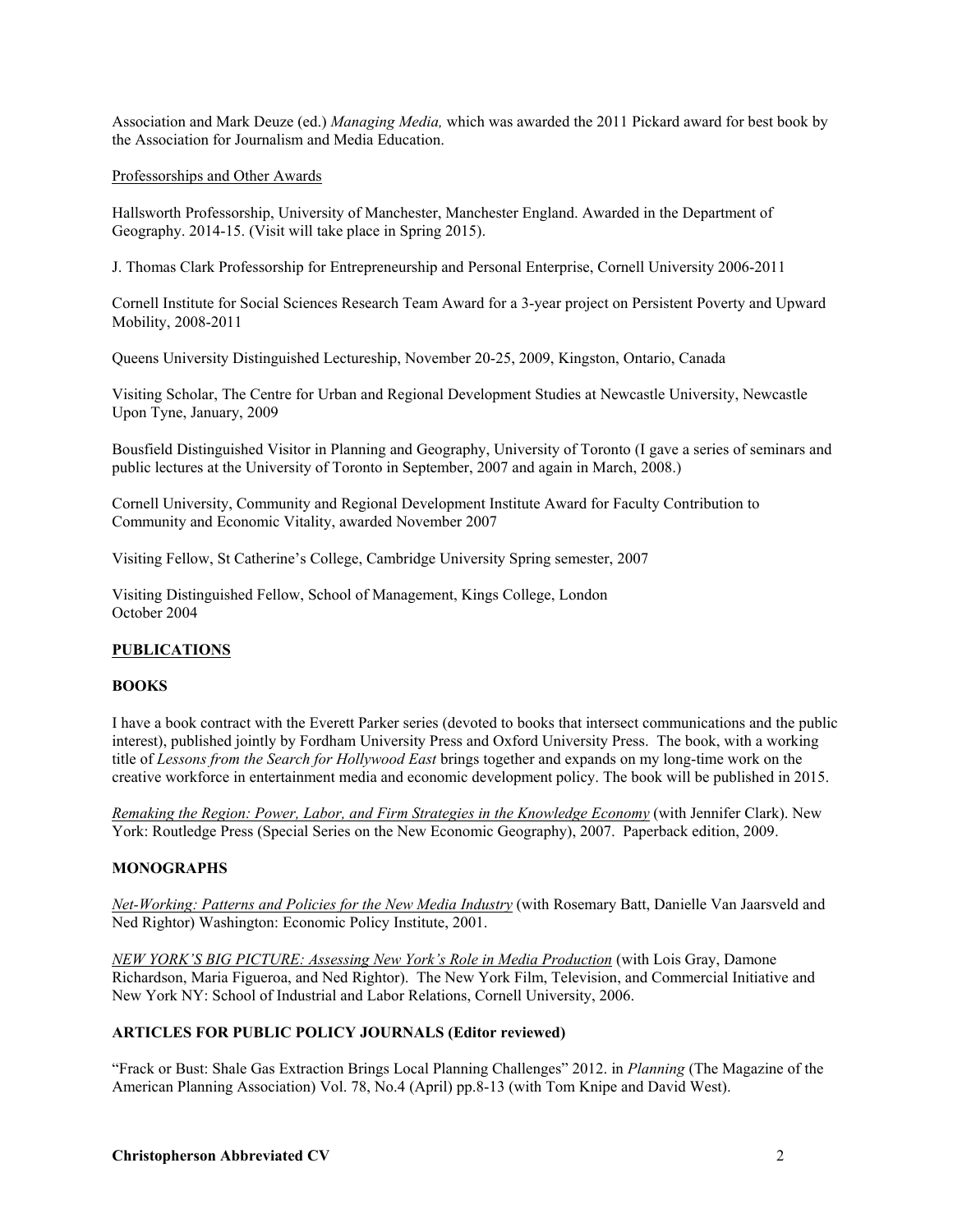"Not So Fast – Why a Transportation System Designed for Wal-Mart Limits Our Export Economy," *"* in *Democracy, A Journal of Ideas*. (Forthcoming 2014)

*"Manufacturing: Up from the Ashes" in Democracy, A Journal of Ideas*. 2009. Special Issue on Innovation, September 9, 2009. Available online at: http://www.democracyjournal.org/index.php

Building Phoenix Industries in Our Old Industrial Cities, The Smith Institute Policy Reports October 2009. Available online at: http://www.smith-institute.org.uk/default.htm London: The Smith Institute.

#### **ARTICLES IN REFEREED JOURNALS: (PUBLISHED, OR ACCEPTED AND FORTHCOMING)**

"Risks and Risk Governance in Unconventional Shale Gas Development," *Environmental Science and Technology* 2014: 48(15): 8289–8297 (with members of The National Academy of Science Panel).

"Reindustrialising regions: rebuilding the manufacturing economy?," *Cambridge Journal of Regions, Economy and Society* 2014: 7(3): 351-358 (with Ron Martin; Peter Sunley; Peter Tyler) Special introduction

"NIMBYs or Concerned Citizens? How Communities Evaluate the Costs and Benefits of Shale Oil and Gas Development ," *Progressive Planning* 2014 : 194 (Winter): 40-49 (with Ned Rightor).

"Hollywood in Decline? US Film and Television Producers Beyond the Era of Fiscal Crisis," *Cambridge Journal of Regions, Economy and Society* 2013: 6(1) (March): 141-158.

"Financialization: Roots and Repercussions," *Cambridge Journal of Regions, Economy and Society*. 2013: 6: 351- 357 (with Ron Martin and Jane Pollard) Special issue editorial introduction.

"Job Creation Strategies to Accelerate the Return of U.S. Manufacturing," *Progressive Planning* 2012: 190 (Winter): 13-17.

"Local Consequences of Natural Gas Drilling in the US Marcellus Shale,*" International Journal of City and Town Management* 2012: 2(4): 350-368 (with Ned Rightor).

"Never Let a Good Crisis Go to Waste: Re-imagining Resilience in the Light of the Great Recession," *Critical Planning Theory* 2010: 17 (Summer): 108-123.

"Limits to 'The Learning Region" What University-Centered Economic Development Can (and Cannot) Do to Create Knowledge-based Regional Economies," *Local Economy* 2010: 25.2 (May): 120-130 (with Jennifer Clark).

"Regional Resilience: Theoretical and Empirical Perspectives" 2010. *Cambridge Journal of Regions, Economy and Society* Volume 3, No. 1: 3-10 (with Jonathan Michie and Peter Tyler) (reviewed by the editorial board).

"Afterword: Contextualized Comparison in Local and Regional Economic Development: Are United States Perspectives and Approaches Distinctive?" *Regional Studies* 2010: 42(2) (March): 229-233.

"The Creative Economy as "Big Business": Evaluating State Strategies to Lure Film Makers," Special issue on The Creative Economy and Economic Development, *Journal of Planning Education and Research* 2010: 29(3) (March): 336-352 (with Ned Rightor).

"Transforming Work: New Forms Of Employment And Their Regulation," *Cambridge Journal of Regions, Economy and Society*, 2009: 2(3) (November): 335-342. (with Linda McDowell) (reviewed by editorial board).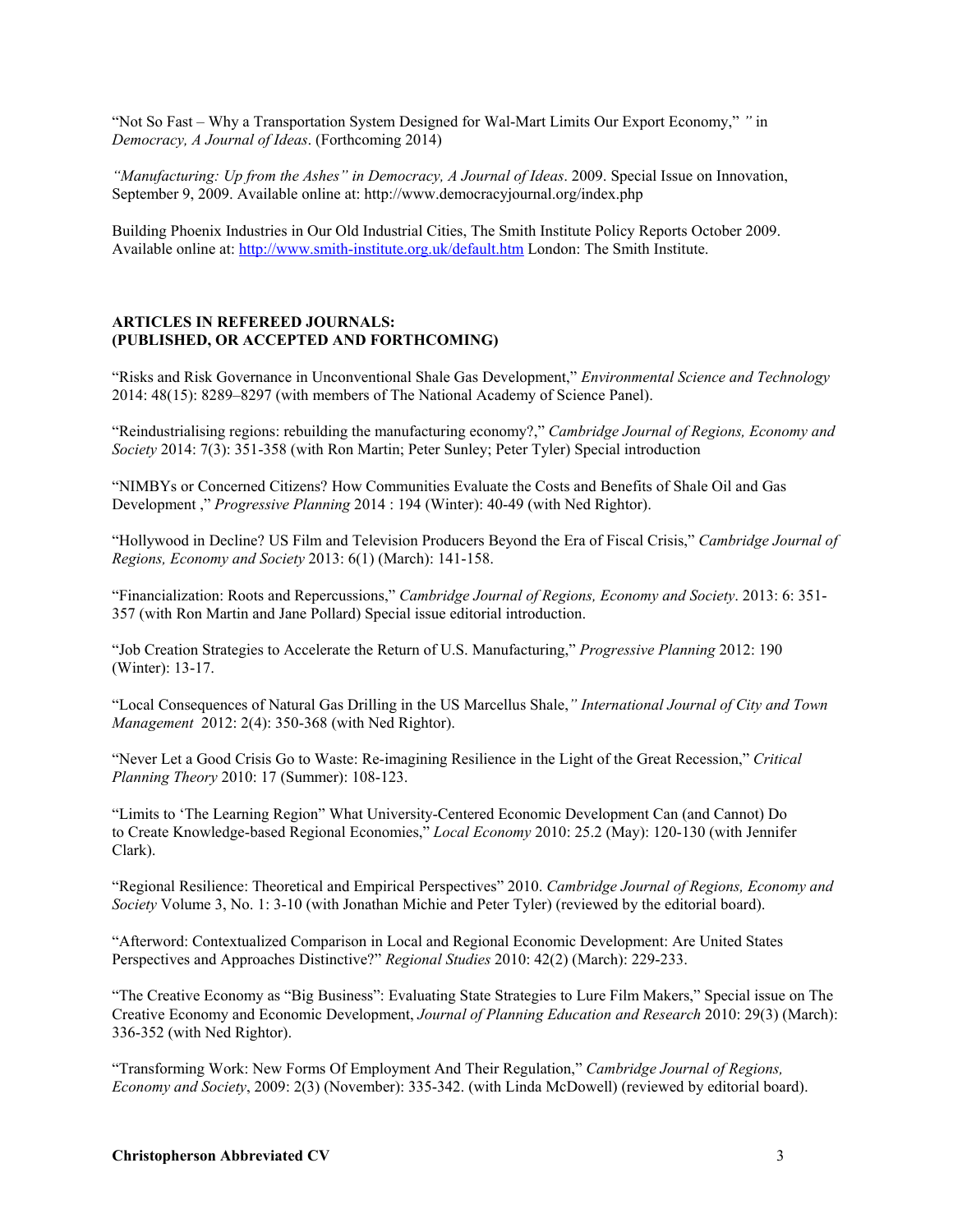"Integrating Investment and Equity: A Critical Regionalist Agenda for a Progressive Regionalism" in *Journal of Planning Education and Research,* 2009, vol. 28 (March): 341 – 354 (with Jennifer Clark).

"Beyond the Self-expressive Creative Worker, An Industry Perspective on Entertainment Media," in *Theory, Culture and Society,* 2008 Vol. 25 (7-8): 73-95.

"The World is Not Flat: Putting Globalization in its Place," (with Harry Garretsen and Ron Martin) in *Cambridge Journal of Regions, Economy and Society*, 2008 1 (3): 343-349, (reviewed by editorial board).

"Innovation, Networks and Knowledge Exchange" 2008. (with Michael Kitson and Jonathan Michie) in *Cambridge Journal of Regions, Economy and Society*, 1 (1): 165-173, (reviewed by editorial board).

"Power in Firm Networks: What it Means for Regional Innovation Systems" in *Regional Studies* Volume 41 Issue 9, December 2007:1223-1236 (with Jennifer Clark).

"Barriers to 'U.S. Style' Lean Retailing: The Case of Wal-Mart's Failure in Germany" in *The Journal of Economic Geography*.Volume 7 Number 4, July 2007: pp 451-469.

"The Politics of Firm Networks: How Large Firm Power Limits Small Firm Innovation" (with Jennifer Clark) in *Geoforum* Volume 40 Issue 10, January 2007.

"Placing the Creative Economy: Scale, Politics and the Material" (with Norma Rantisi and Deborah Leslie) in *Environment and Planning A* Volume 38 Number 10, January 2006.

"Behind the Scenes: How Transnational Firms are Constructing a New International Division of Media Labor" in *Geoforum* Volume 37 Issue 5, September 2006: pp 739-751.

"Neither Global Nor Standard: Corporate Strategies in the New Era Of Labor Standards" (with Nathan Lillie) in *Environment and Planning A* Volume 20 Number 6, November 2005.

"After the Boom': Entrepreneurial and Professional Paths in New Media Work" (with Danielle Van Jaarsveld) in Special Issue of *The International Journal of Cultural Policy* Volume 11 Number 1, 2005.

"Divergent Worlds, Sustaining Careers in the Creative Economy" in *Review of Policy Research* Volume 21 Number 4, 2004: pp 543-558.

"The Limits to 'New Regionalism' (Re) Learning from the Media Industries" in *Geoforum* Volume 34 Issue 4, (November) 2003: pp 413-415

"Project Work in Context: Regulatory Change and the New Geography of Media" in *Environment and Planning A*, Volume 34 (11), 2002: pp 2003 – 2015.

"Why Do National Labor Market Practices Continue to Diverge in a Global Economy" in *Economic Geography* Volume 78, January 2002.

"Bennett Harrison's Gift: Collaborative Approaches to Regional Development" in *Antipode* Volume 33 Number 1, January 2001.

#### **CHAPTERS IN BOOKS**

"Risks Beyond the Well Pad: The Economic Footprint of Shale Gas Development in the US" (forthcoming 2015) in Madelon Finkel (ed.) *The Human and Environmental Impact of Fracking: How Fracturing Shale for Gas Affects Us and Our World.* New York: Praeger Publishers.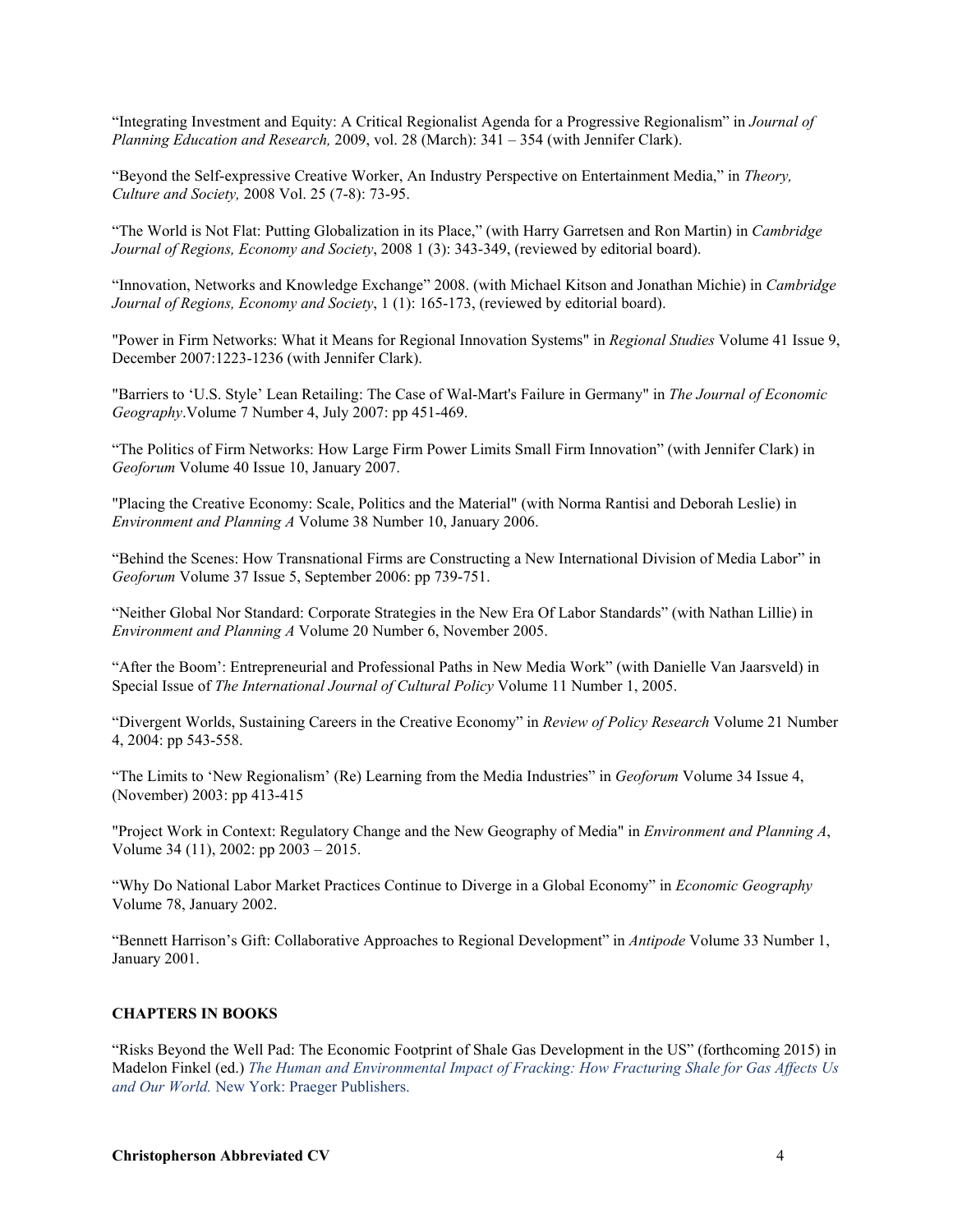"Confronting an Uncertain Future: How US Communities are Responding to Shale Gas and Oil Development. 2014. In *Our Energy Future: Socioeconomic Implications and Policy Options for Rural America*, Oxford, UK: Taylor & Francis Group (with Ned Rightor)

"Regional Innovation Networks and University-based Tech Transfer Models: The Potential for Hybrid Collaborative Models," 2012, in Jaana Puuka (ed,) Higher Education and Regional Economic Development Program, IMHE. Paris: OECD.

"Collaboration in Regional Innovation Networks and University-based Tech Transfer, Models" 2012 in Hans Christian Garmann Johnsen and Richard Ennals (eds.) The Collaborative Advantage London: Gower Press.

 "Labor Politics in a De-centered Global Media Industry" in Dwayne Winseck and Dal Yong Jin (eds.) 2011 *Media Political Economies: Hierarchies, Markets, and Finance in the Global Media Industries.* Bloomsbury Academic.

"Connecting the Dots: Structure, Strategy and Subjectivity in Entertainment Media" 2010. in Mark Deuze (ed.) *Managing Media Work*. Thousand Oaks: Sage.

"The Geographies of Capitalism," 2010. in Roger Lee, Andrew Leyshon, Linda McDowell, and Peer Sunley (eds.) *A Compendium of Economic Geography* London: Sage Publications.

"Behind the Scenes: How Transnational Firms are Constructing a New International Division of Labor in Media Work 2009. in Toby Miller (ed.) *The Contemporary Hollywood Reader*. London and New York: Routledge.

"Green Dreams in a Cold Light" 2009 in Andy Pike, Andrés Rodríguez-Pose and John Tomaney (eds.). Routledge Handbook of Local and Regional Development, New York: Routledge.

"The Next Move: Metro-Regions and the Transformation of the Freight Transport and Distribution System," (with Michael Belzer) in Nancy Pindus, Howard Wial, and Harold Wolman (eds.) *Urban and Regional Policy and Its Effects.* Washington, D.C.: The Brookings Institution. 2009.

"Working in the creative economy: Risk, adaptation, and the Persistence of Exclusionary Networks. 2009. In *Creative labour: working in the creative industries,* ed. Alan McKinlay and Chris Smith. 72-90. Basingstoke, UK: Palgrave McMillan.

"The Big Squeeze, Labor Politics in a Consolidated Media Industry" in Janet Wasko and Paul McDonald (eds.) *The Contemporary Hollywood Film Industry* Oxford: Blackwell, 2008.

"Behind the Scenes" in Janet Wasko, Paul MacDonald and Mary Erickson (eds.) *Cross-Border Cultural Production: Economic Runaway or Globalization?* Amherst, MA: Cambria Press, 2008.

"Divide and Conquer: Regional Competition in a Concentrated Media," in Greg Elmer and Michael Gasher (eds.) *Contracting Out Hollywood, Runaway Productions and Foreign Location Shooting* Boulder: Rowman & Littlefield, 2005.

"Women and the Restructuring of Care Work - Cross-National Variations and Trends in Ten OECD Countries" in Ulrike Liebert and Nancy Hirschman (eds.*) Women and Welfare* Rutgers University Press, 2001.

"Women's Changing Status in a Global Economy" in R. Johnson, P. Taylor, M. Watts (eds.) *Geographies of Global Change.* Oxford: Blackwell, 2001.

"Lean retailing in marketliberalen und koordinierten Wirtschaften (Lean Retailing in Liberal Market and Coordinated Economies) in H. Rudolph (ed.) *Aldi oder Arkaden? Unternehmen und Arbeit im europaischen Einzelhandel*. (Aldi or Arcade? Enterprise and Work in European Retailing) Berlin: edition sigma, 2001.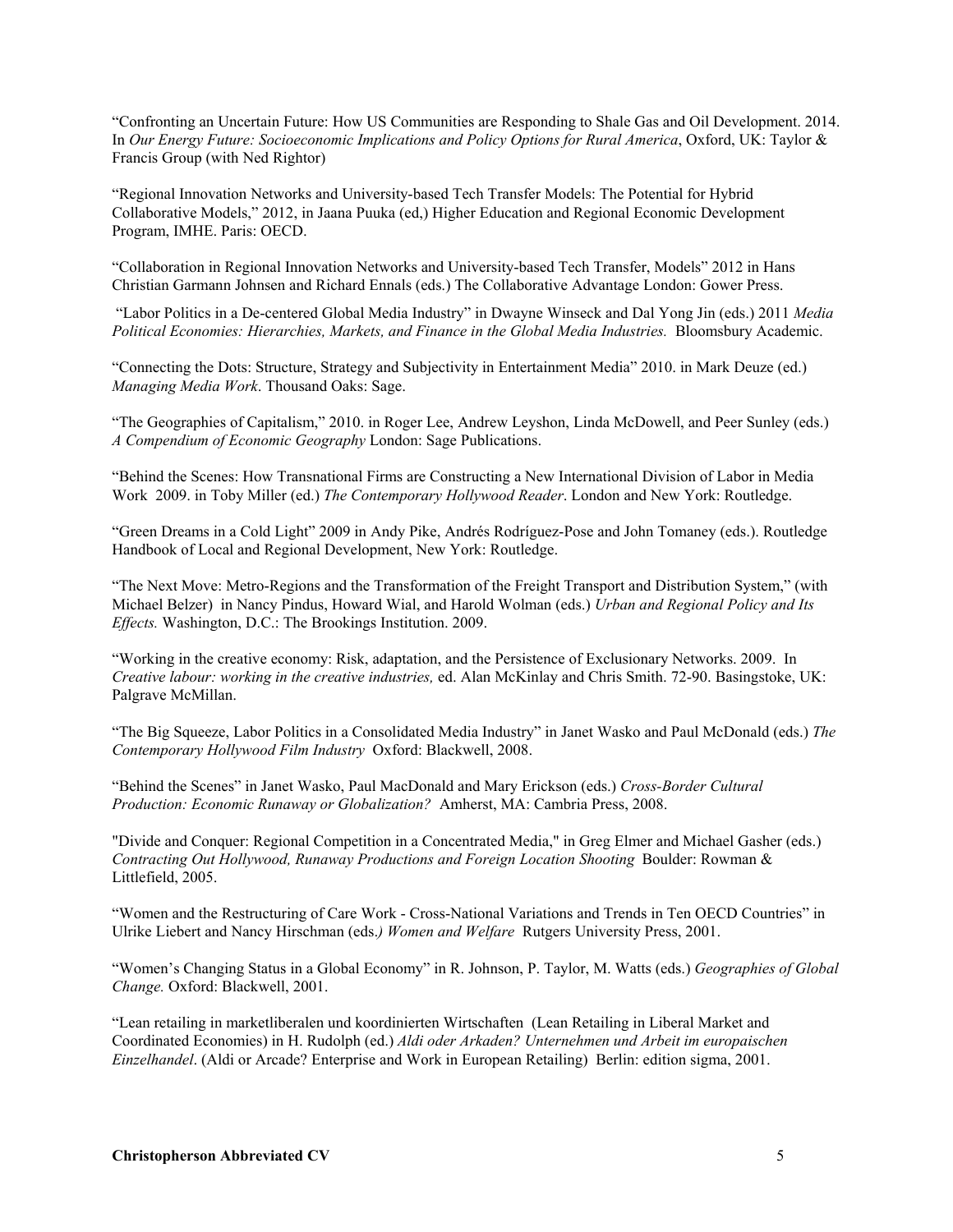#### **BOOK REVIEWS**

*Journal of Work and Occupations*. Review of: Vicki Mayer, *Below the Line*. Duke University Press, 2011. (forthcoming Spring 2012).

*Economic Geography* Vol. 83, 2007. Review of: Allen Scott, *On Hollywood: The Place, The Industry*. Princeton University Press, 2005.

*Economic Geography 2008* Volume 84, 2008. Review of: Andy Pike, Andrew Rodriguez Pose, John Tomaney, *Local and Regional Economic Development*. Routledge: 2006.

#### **POLICY BRIEFS and REPORTS**

*A New Era of Crude Oil Transport: Risks and Impacts in the Great Lakes Basin*. 2014 (November) Cornell Community and Regional Development Policy Report series. (with Kushan Dave) Available at: **http://cardi.cornell.edu/cals/devsoc/outreach/cardi/publications/cardi-reports.cfm** 

*Are We Unprepared for "Pipelines on Rails"? Oil Pipeline Risks and Policy Challenges*. Cornell Community and Regional Development Policy Brief Series No. 58 (February) 2014. Available at: **http://cardi.cornell.edu/cals/devsoc/outreach/cardi/publications/research-and-policy-brief-series.cfm**

A Vote of No Confidence: Why Local Governments Take Action in Response to Shale Gas Development Cornell Community and Regional Development Policy Brief Series No. 54 (June) 2013. Available at: **http://cardi.cornell.edu/cals/devsoc/outreach/cardi/publications/research-and-policy-brief-series.cfm** (with Ned Rightor and Clay Frickey).

*Economic Implications of Marcellus Shale* 2011. CaRDI Report, available at www.greenchoices.cornell.edu.

*Building Regional Economies Through Targeted Workforce Development* (with Warren Brown and Ned Rightor). Albany: New York State Association of Counties, 2009.

*New York State's Approach to The Emerging Energy Environment and Its Implications for Economic Development*. Boston: Massachusetts State Technology Center Project on State Policies in Alternative Energy, 2008.

*An Industry Perspective on Surface Transportation and the Location of Transport Hubs and Facilities: The Trucking Industry* (with Michael Belzer) Presented at Brookings Institution Conference on Industries and Regions, June, 2008, Washington, D.C.

*Connecting Campus and Community to Foster A Creative Economy: Strategies and Lessons From Upstate New York*. New York Campus Compact Occasional Papers. Available at: http://www.nycc.cornell.edu/Documents/Publications/Occasional%20Papers/Occasional%20Papers%20summer200 7.pdf

*Advanced Manufacturing in New York's Southern Tier: A Report to the New York State Association of Counties* (with Warren Brown and Ned Rightor) Albany NY: New York State Association of Counties, 2007.

*Taking Hold of the New Economy: A New Economy Model for Upstate New York and the Finger Lakes Region* Ithaca NY: Cornell University Department of City and Regional Planning, Summer 2005.

*Growing Apart: Income, Poverty, and Inequality in Upstate, 1980-2000* (with Rolf Pendall) Washington DC: The Brookings Institution, August 2004.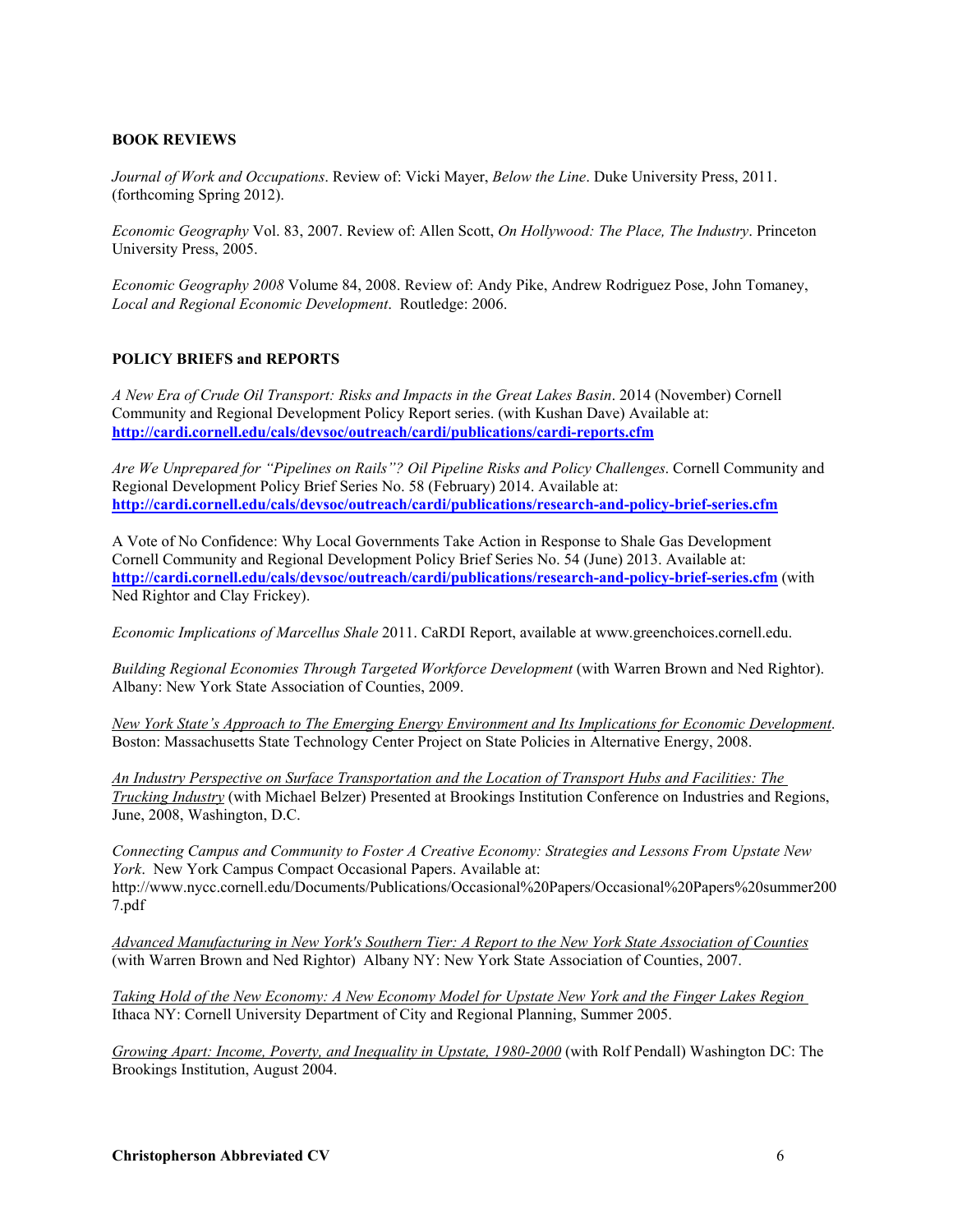*Transition and Renewal: The Emergence of a Diverse Upstate Economy* (with Rolf Pendall and Matthew Drennan) Washington DC: The Brookings Institution, January 2004.

*Optics, Imaging, and Photonics, Building a 21st Century Industry in Rochester* Department of City and Regional Planning, Cornell University, March 2003

*Diversifying and Rebuilding Local Economies: A Progress Report on the Department of Housing and Urban Development's Canal Corridor Initiative* U.S. Department of Housing and Urban Development, August 2000.

\*\*\*

#### **RECENT RESEARCH CONTRACTS AND GRANTS**

Principal Investigator 2012-14 Risk Assessment of Crude Oil Transport in US Associated with Shale Oil Surge New York State Department of Environmental Conservation Albany, New York

Principal Investigator, 2011-15 (Two grants) The Economic and Social Impacts of Shale Gas and Oil Development The Heinz Endowments, Pittsburgh, Pennsylvania

Principal Investigator, 2010-11 A Comprehensive Economic Impact Analysis of the Marcellus Shale Natural Gas Drilling Funded by: The Park Foundation, Ithaca, New York and the Heinz Endowments, Pittsburgh, Pennsylvania

Consultant Expert, 2009-11 Organization for Economic Cooperation and Development, Paris Higher Education and Regional Economic Development (I participated in regional studies, including in the Paso Del Norte region on the U.S. Mexico border, Sonora, Mexico; Catalonia in Spain, and Lombardy in Italy making presentations at project meetings in Paris (September 2010) and Seville (February 2011).

Principal Investigator, 2011-13 How Food Hubs Contribute to Economic Development in Rural Economies United States Department of Agriculture

Co-Principal Investigator, 2009 Assessing the Impact of Renewable Energy on Rural Communities Cornell Center for a Sustainable Future

Collaborating Researcher, 2009-11 The Impact Of Economic Integration On Workplace Governance in a Canada-United States Cross-Border Region Canadian Social Sciences and Humanities Research Council

Publication Marketing and Promotion Grant, 2008-9 Alfred P. Sloan Foundation To market and promote 2007 book, *Remaking Regional Economies*

Principal Investigator, 2008-9 Hatch-Stennis Grant Program, US Department of Agriculture Evaluating the Economic Development Impact of Alternative Energy Development in Upstate New York

Principal Investigator, 2007-2009

**Christopherson Abbreviated CV** 7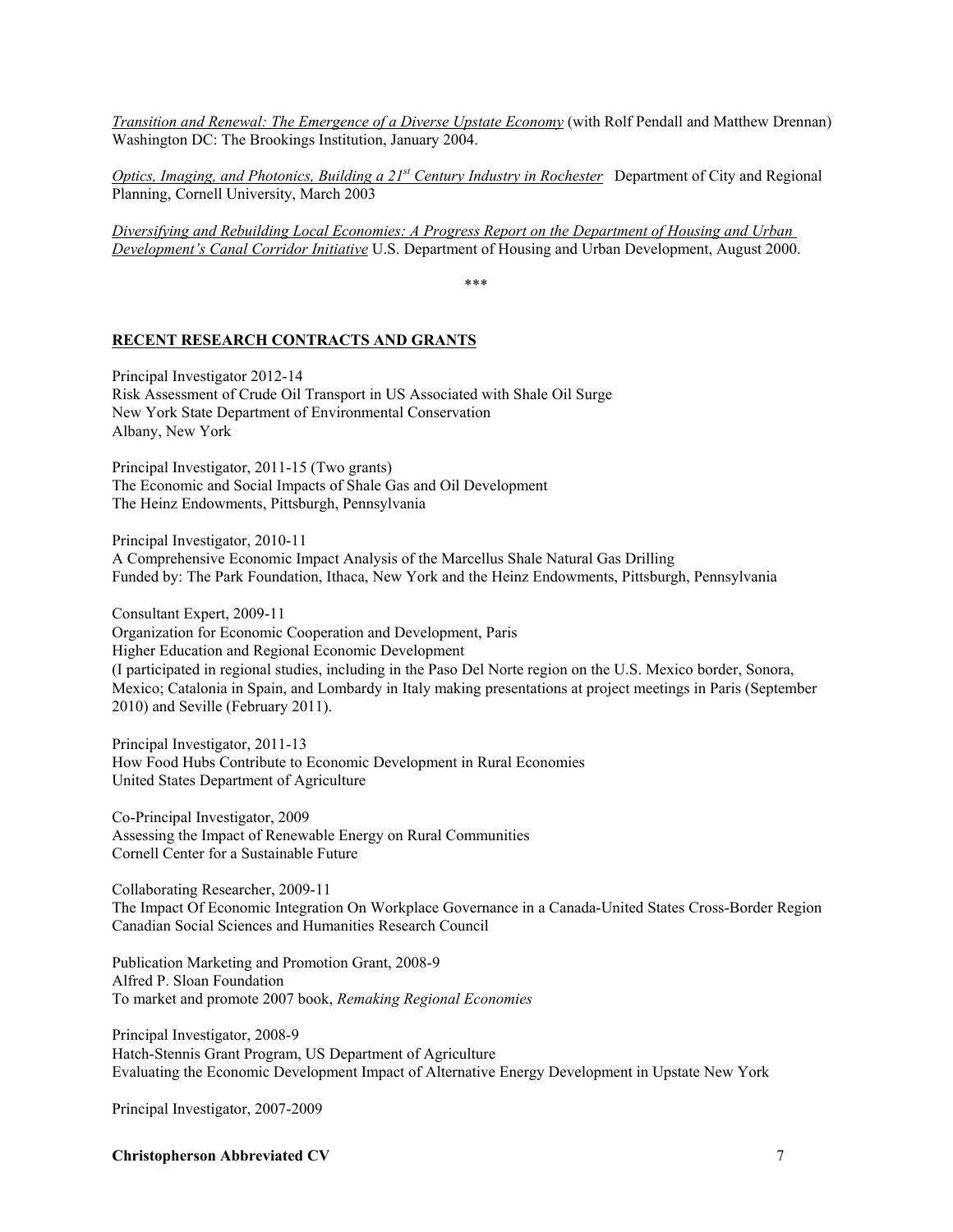Advanced Manufacturing and Its Impact on the New York Economy New York State Association of Counties and New York State Department of Labor

Principal Investigator, 2003-06 The Creative Economy in Upstate New York Hatch-Stennis Grant Program, U.S. Department of Agriculture

Principal Investigator, 2007 Retaining and Attracting a Skilled Workforce in Upstate New York U.S. Economic Development Administration, New York State Technology Assistance Program, and the University Economic Development Center, Cornell University

Principal Investigator, 2004-06 High-Skilled Out-Sourcing – The Case of Media The Rockefeller Foundation

Principal Investigator, 2002-06 The Restructuring of the Film and Television Industries in New York City New York Production Alliance

Principal Investigator, 2001-03 Labor Market Processes in Rochester's Optics, Imaging, and Photonics Industry U.S. Department of Labor

Principal Investigator, 2001-03 Workforce Development in Rochester, New York Annie E. Casey Foundation

Visiting Fellowship, April-May 2001 Wissenschaftszentrum (Sciences Center) Berlin, Germany

Consultant, 1999-2000 Planning for Privatization of the Audiovisual Media Sector in Jordan United Nations Conference on Trade and Development

Principal Investigator, 1999-2000 Evaluation of the Erie Canal Corridor Initiative U. S. Department of Housing and Urban Development

Consultant, 1999-2000 Coordination of Ten Country Study of Impact of Changes in the Public Sector on Women's Occupations Paris: Organization for Economic Cooperation and Development (OECD)

\*\*\*

#### **PROFESSIONAL AFFILIATIONS AND ACTIVITIES**

Chair, Editorial Board, Regional Studies Book Series with Taylor and Francis on Cities and Regions.

Chair, Advisory Committee on Higher Education and Economic Development, The International Economic Development Council. 2012-13.

US National Research Council. 2013. I was a member of an appointed panel to examine governance and socioeconomic risks associated with hydraulic fracturing.